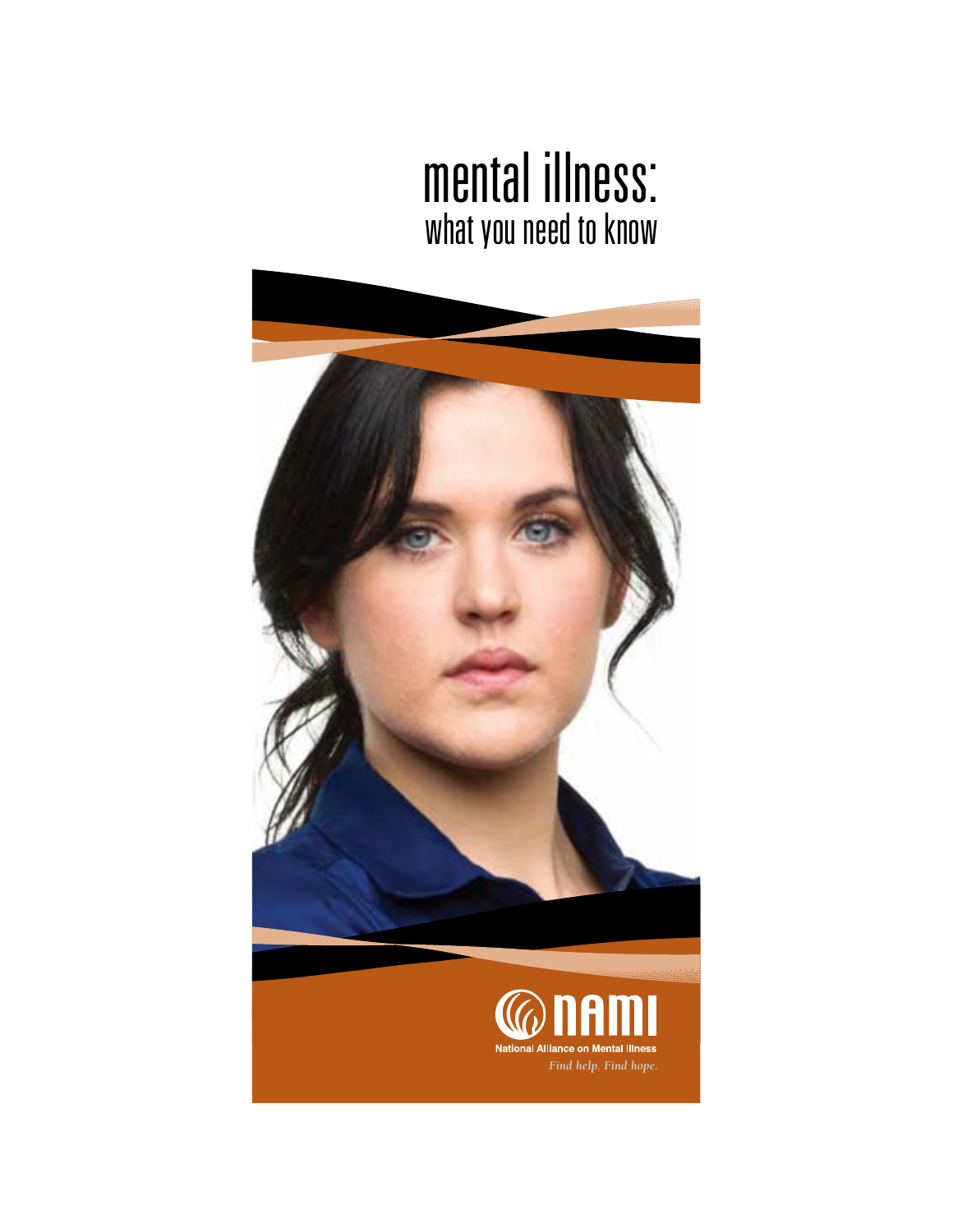

NAMI, the National Alliance on Mental Illness, is the nation's largest grassroots mental health organization dedicated to building better lives for the millions of Americans affected by mental illness. NAMI advocates for access to services, treatment, supports and research and is steadfast in its commitment to raising awareness and building a community of hope for all of those in need.

Written by NAMI Medical Director Ken Duckworth, M.D., with thanks to Matcheri S. Keshavan, M.D., Stanley Cobb Professor of Psychiatry Harvard Medical School.

Copyright 2013 NAMI, the National Alliance on Mental Illness. Copies of this publication can be purchased at www.nami.org/store.

www.nami.org HelpLine: (800) 950-NAMI (6264) Twitter: @NAMICommunicate www.facebook.com/officialNAMI NAMI, 3803 N. Fairfax Dr., Suite 100, Arlington VA 22203

*Stock photos used in this publication are not meant to indicate any particular attitude or opinion on the part of those whose images are being used and are not intended to indicate an endorsement by the subjects.*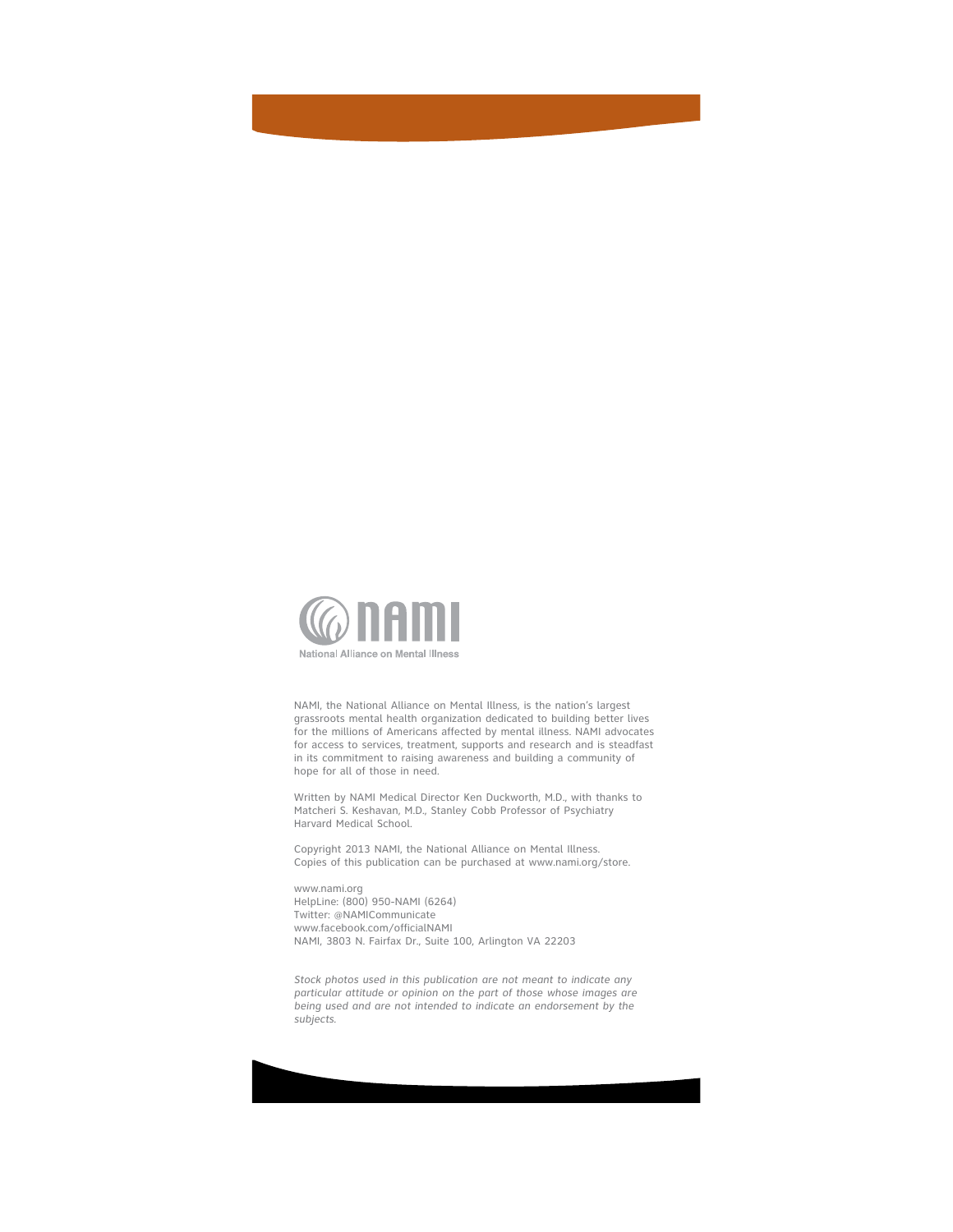When mental illness strikes, it can turn lives upside down. Some people may not even recognize what is going on, especially during a first episode of psychosis or early on in the illness process. It's important to understand that episodes of psychosis and symptoms of mental illness can be challenging to diagnose and treat effectively and quickly. Getting a comprehensive assessment is the first step toward plotting a recovery strategy.

# **Mental Illness: An Overview**

Mental illnesses are medical conditions that can disrupt a person's thinking, feeling, mood, ability to relate to others and daily functioning. Just as diabetes is a disorder of the pancreas, mental illnesses are brain-based conditions that often result in a variety of symptoms that can affect daily life.

Mental illnesses include depression, schizophrenia, bipolar disorder, obsessive-compulsive disorder (OCD), posttraumatic stress disorder (PTSD), anxiety, borderline personality disorder and others.

One in four adults—approximately 60 million Americans experiences a mental health disorder in a given year. One in 17 lives with a serious mental illness such as schizophrenia, depression or bipolar disorder and about one in 10 children lives with a serious mental or emotional disorder.

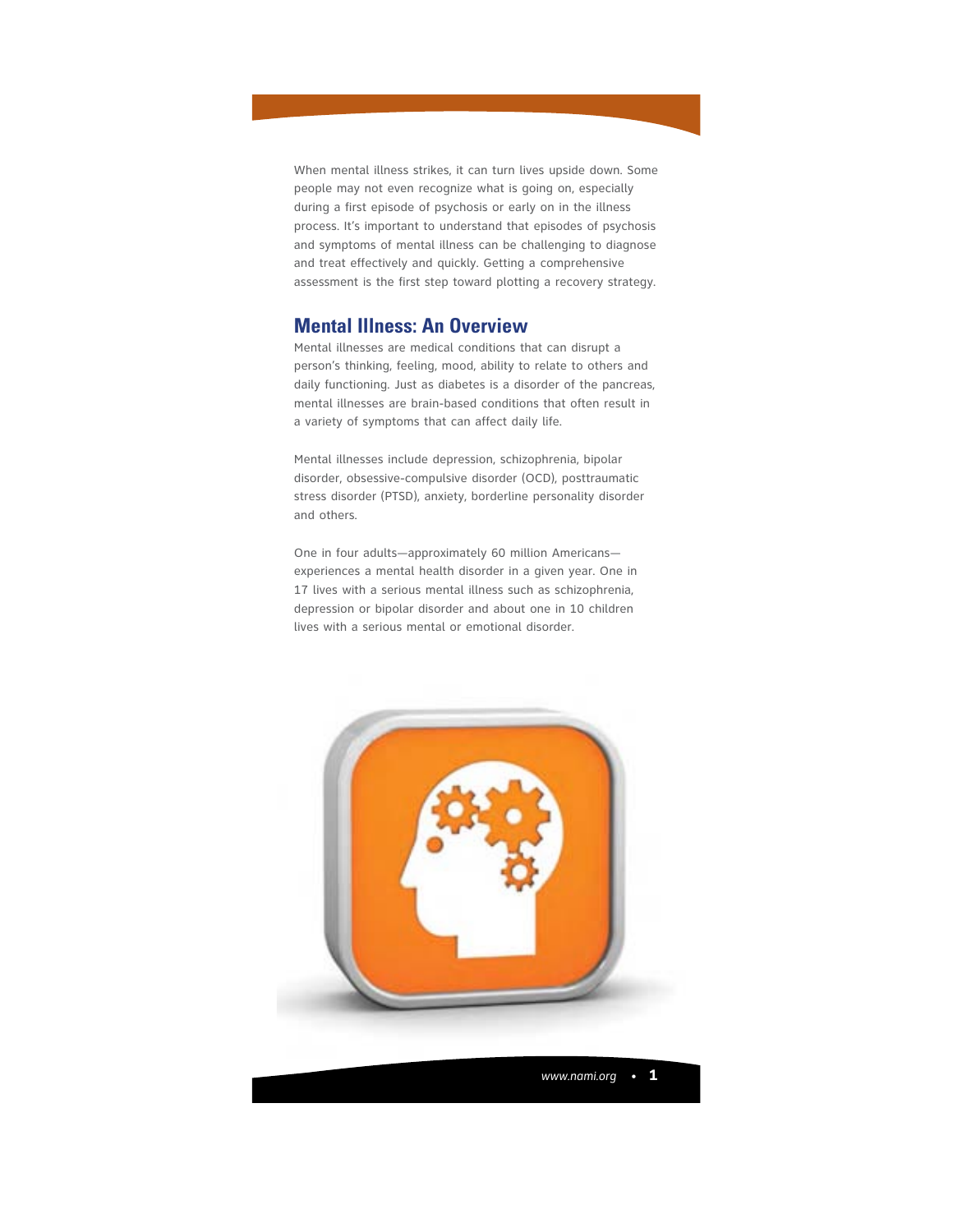When people are diagnosed with mental illness, finding effective medical and psychiatric care is the first priority. But once such treatment begins, individuals living with mental health challenges and their families soon discover that the illness affects many aspects of their lives—and that they need more than medical help. Services to optimize recovery usually include some combination of psychosocial supports (*e.g.,* family involvement, work or school support, psychotherapy and self management strategies) and medications (to reduce symptom intensity). Unfortunately, fewer than one-third of adults and one-half of children with diagnosed mental health disorders receive treatment every year.

No single, coordinated system of services for mental health care exists across the United States. When someone is diagnosed with mental illness, and if the individual is severely disabled, the person's family often assists in managing the person's comprehensive care. Although the service system is often fragmented, support groups of other NAMI families and people living with mental illness who have faced the same challenges exist in every state to share experience and knowledge.

Every person with mental illness requires his/her own treatment plan tailored to a specific situation. NAMI recommends that individuals consider some combination of medication, psychotherapy and lifestyle choices along with community supports to facilitate robust recovery. Recovery is a holistic process that integrates hope and strengths with services. Recovery from mental illness also includes attaining, and maintaining, physical health as another cornerstone of wellness. Finding a trustworthy and experienced health care provider is key, and discussing medication options is paramount after diagnosis. The U.S. Food and Drug Administration (FDA) periodically approves medications. For a current list, visit www.fda.gov.

If you or someone you love has symptoms of a mental health condition or is diagnosed with a mental illness, the information in this brochure can help you take the first steps toward recovery. Mental illness affects every aspect of life and presents many challenges to individuals and their families. People who struggle with mental health conditions need community support and continuity of care to move toward recovery.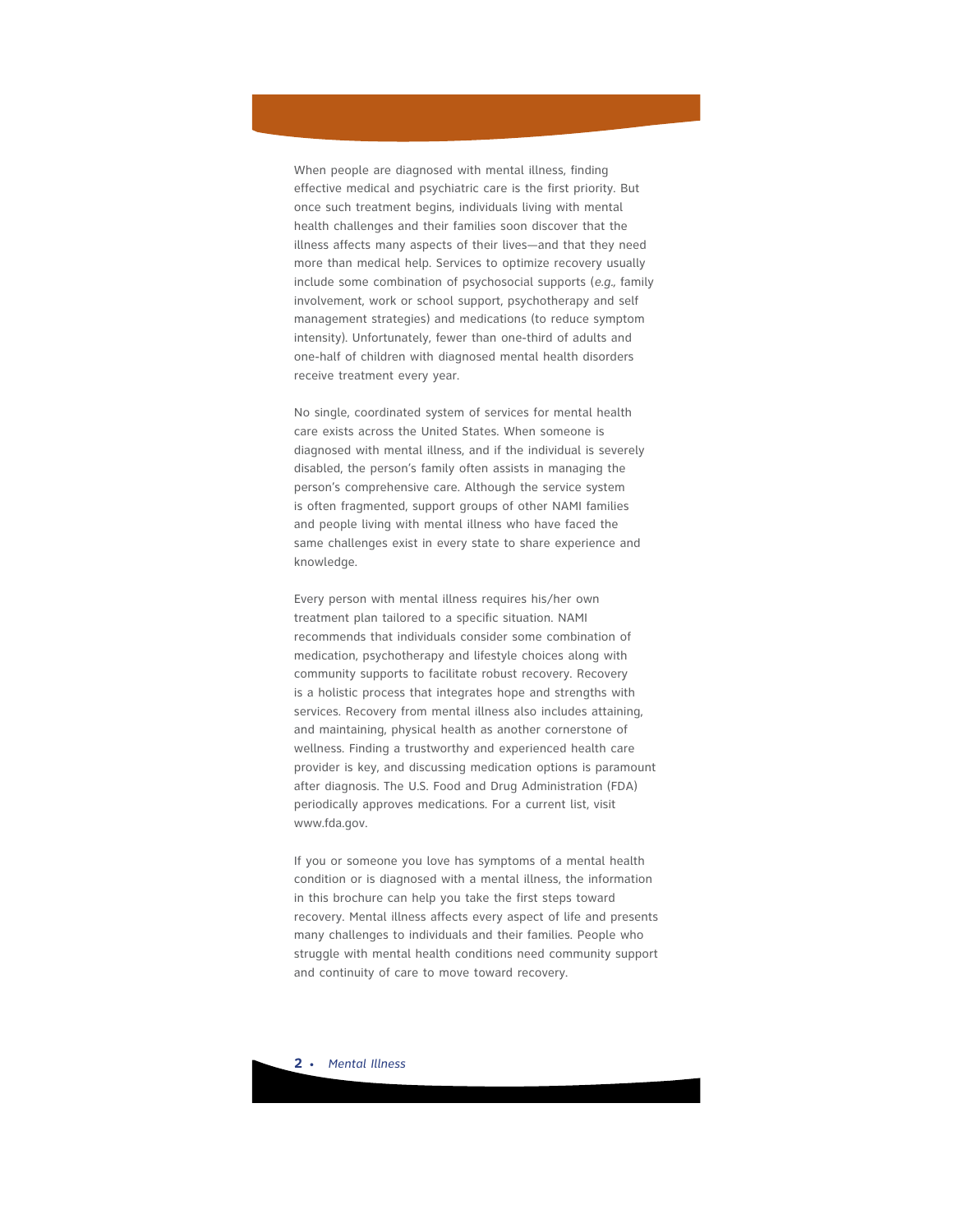# **About Psychosis**

Early identification and evaluation of the onset of psychosis is an important health concern. Early detection and intervention improve outcomes. Psychosis may be transient, intermittent, short-term or part of a longer-term psychiatric condition.

Psychosis is not a diagnosis but rather an important symptom to understand. An episode of psychosis is usually a very frightening time for the person who is experiencing it and his or her family. People don't know what to do or where to turn when going through such a trying time.

Psychosis is defined as the experience of loss of contact with reality. Psychosis typically involves hallucinations (unusual experiences such as hearing voices) and/or delusions (fixed unusual beliefs). Psychosis can often be the precursor to a developing mental illness or the onset of one. It is important to understand the range of diagnostic possibilities, both in terms of possible diagnosis associated with psychosis and the prospects for recovery.

About three out of every 100 people will experience a psychotic episode in his/her lifetime. When a person experiences a first episode of psychosis, he or she may not understand what is happening. The first such episode often is very frightening, confusing and distressing, particularly because it is an unfamiliar experience. Unfortunately, there are also many negative stereotypes and misconceptions associated with psychosis that can further add to this distress. Fortunately, psychosis is treatable and many people recover from a first episode. NAMI has a wealth of resources on psychosis at nami.org/psychosis.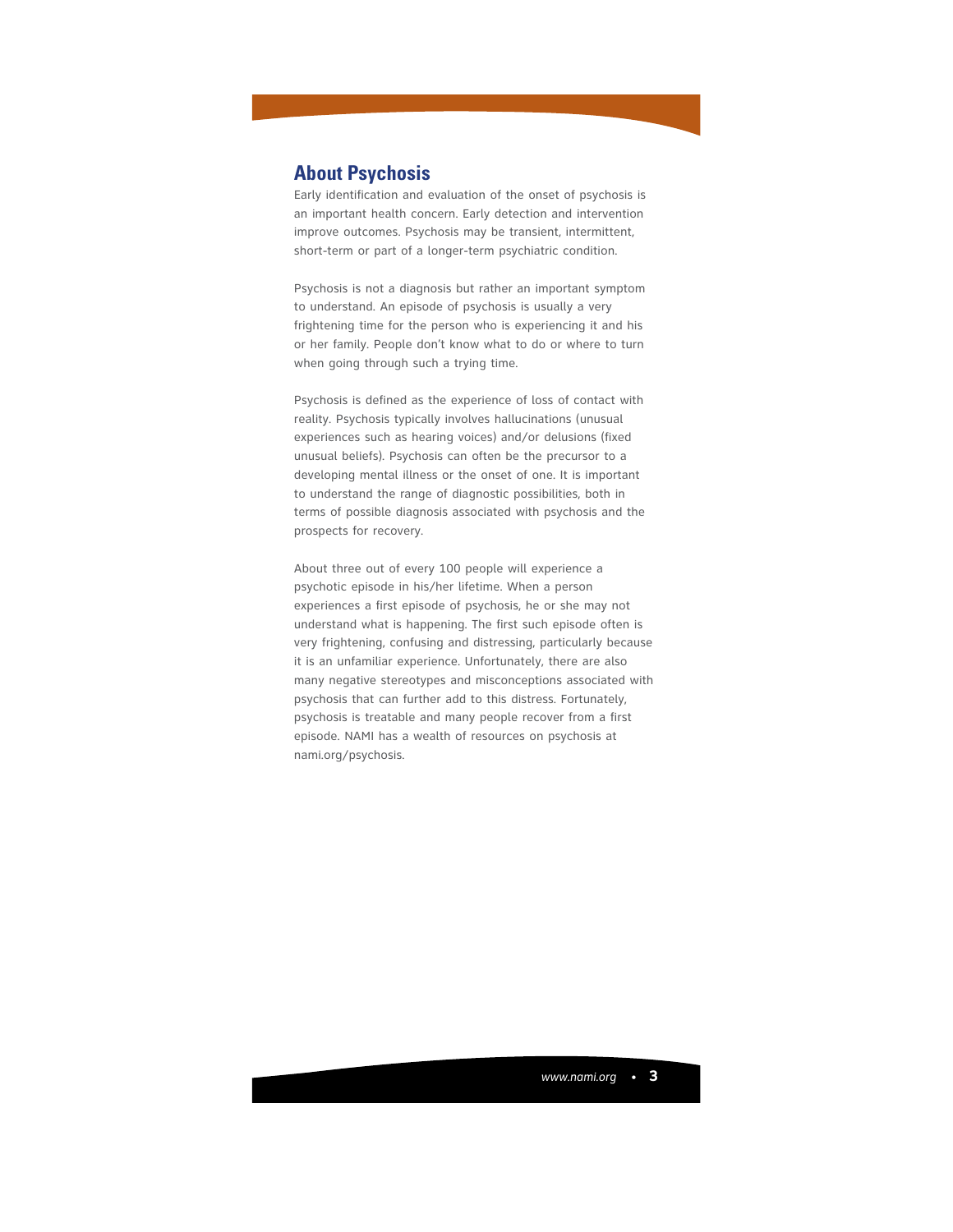## **Addressing a First Episode of Psychosis in Teens and Young Adults**

Understanding that a first episode of psychosis requires good assessment and care is a growing public health concern. Members of the medical community are striving to develop intervention and treatment strategies that meet the needs of teens and young adults. Early detection and intervention can make a substantial difference in the outcomes.

The recognition that a family member may be developing an illness with psychosis (hallucinations or delusions as the most common symptoms) can be challenging to assess and also to bear emotionally. Young people living with these symptoms may or may not be sharing their experiences openly. School and work problems and a change in social relationships may be an early sign, though these are nonspecific issues that have many other possible causes. People also vary in their capacity to recognize these as symptoms of an illness process. These elements can compound the challenges of seeking help, even before confronting a complex and under-funded service system.

Supporting someone with the symptom of psychosis can be challenging—some teens and young adults will report fear and anxiety about their symptoms making reassurance and help seeking the key interventions. Others will interpret the

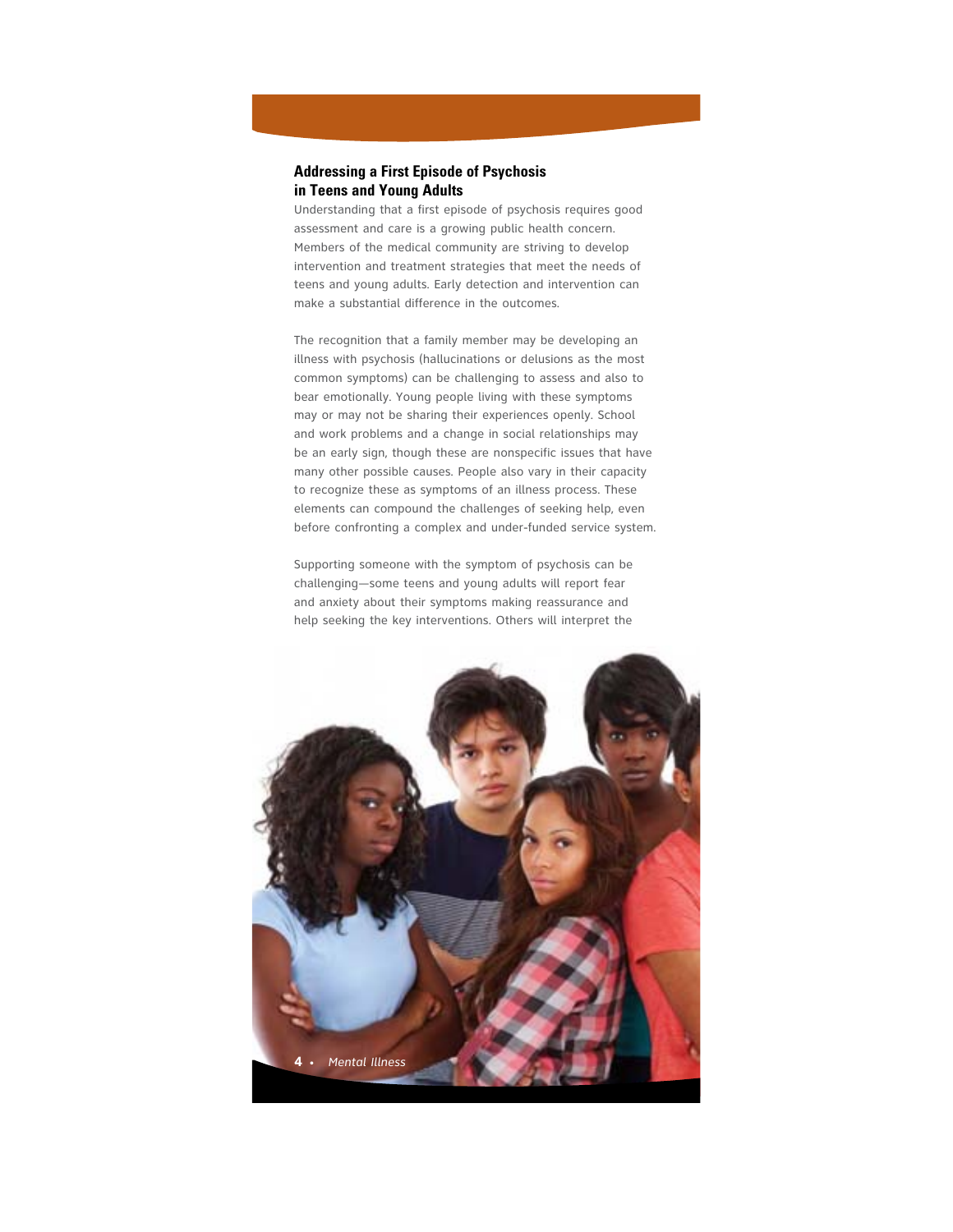experience as part of their ordinary thinking processes and not be aware of its impact on their functioning. This requires a more complex engagement strategy to help them seek care. Still others will generate feedback from schools or law enforcement agencies for behavior that appears to be problematic. For many reasons people often delay seeking help for years and many do not get a correct diagnosis for up to a decade. Psychosis is itself not a diagnosis; like a fever, it is one very important symptom—and one that requires a comprehensive health assessment to determine the diagnosis associated with the symptom.

The teen and young adult years are a time of life when many psychiatric illnesses can begin to manifest. The biological and social stresses of this developmental stage contribute to this risk. Psychosis may be seen in different settings, for example, in response to severe stress, with extreme sleep deprivation, with the use of hallucinogenic drugs such as PCP or LSD, crystal meth or the use of medical medications like steroids or stimulants. Marijuana can increase the risk of development of psychosis, with the risk increasing for earlier use and more intensive use. Psychosis can also be associated with a mood disorder like bipolar disorder or major depression, medical conditions such as seizure disorders or head injury or the beginnings of a more persistent psychosis on the schizophrenia spectrum.

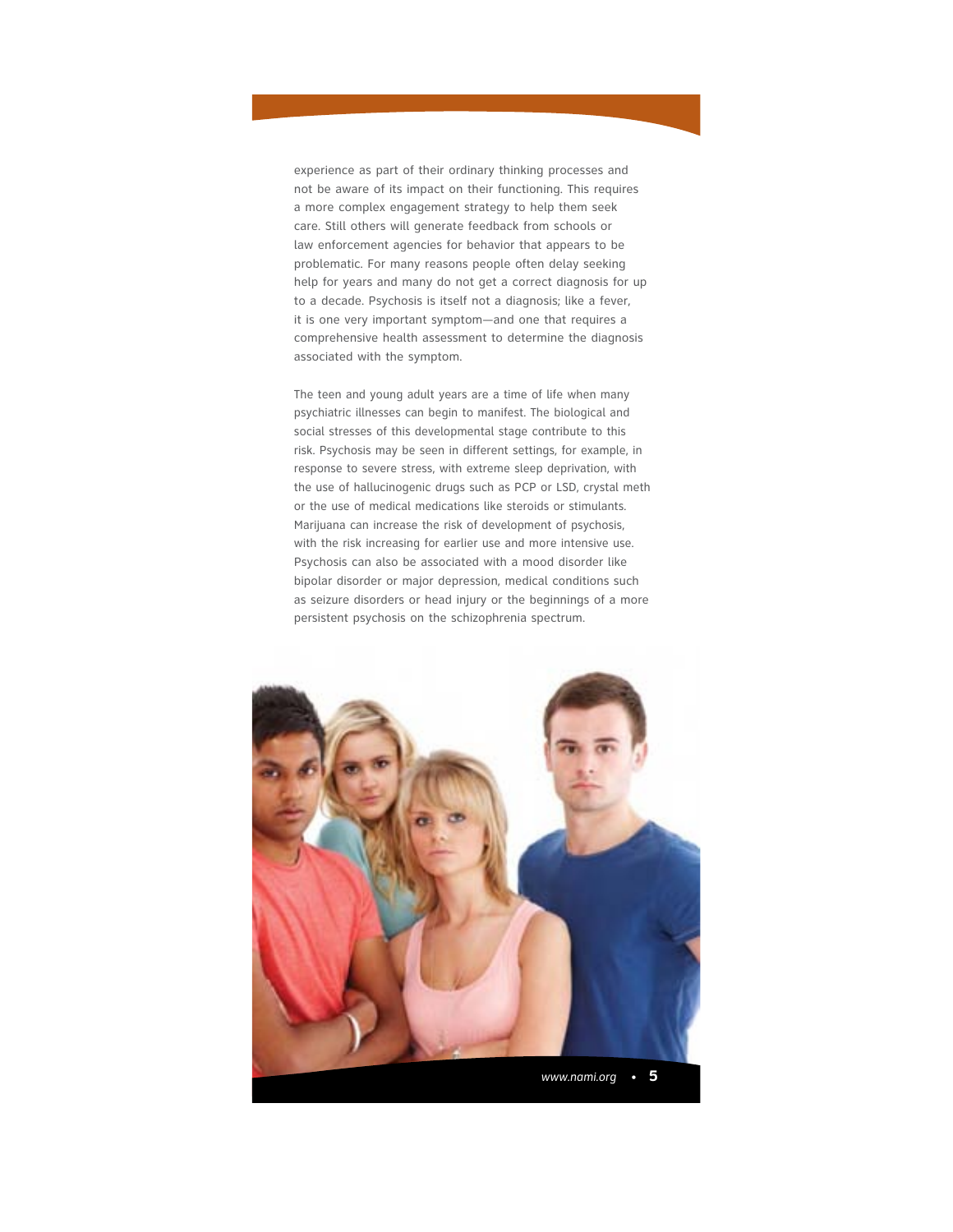The assessment of the first episode of psychosis should involve a medical workup, a comprehensive psychiatric evaluation and a consideration of the young person's strengths and goals. Social support and educational and vocational programs are important pieces of any good treatment plan. Programming that is tailored to the needs of young people is often more successful at engaging them in moving forward, while at the same time trying to help youth make sense of the psychosis symptoms.

The specialization of programming for the first episode of psychosis is expanding and represents a public health breakthrough. These programs have more appeal to young people as peer connections are key to this stage of life. An active focus on goals, work, school and social connections speak to the developmental tasks of young adulthood. An additional emphasis on cognitive training, family engagement and co-occurring substance abuse is common in these programs. For a list of cities that have such specialized programs, visit the resources section at nami.org/psychosis.

Family engagement is particularly important in the first presentation of psychosis. Families are often scared and anxious for their loved ones well being, and at the same time are often the major (or only) support for the person who is having the symptoms. Taking care of oneself while a family member is facing an emergent crisis is a profound challenge. NAMI was founded in part to address the family experience of caring for a loved one with a psychiatric illness. Family support and psychoeducation are essential and several models, including NAMI's Family-to-Family program, are available in many communities. See the resources section to find a free NAMI program near you.

Many young adults often have issues with co-occurring substance abuse disorders. Marijuana and alcohol are the most common substances that are abused by young adults with psychosis. The use of substances may be an effort to change feeling states (self-medication), to fit in with peers or simply to try to relax. The outcome for people with psychosis and ongoing substance abuse disorders are worse in many ways and actively addressing these concerns is essential. Some young adults can stop their use once they see the concerns of others around them or come to their own conclusions about its impact on their well-being.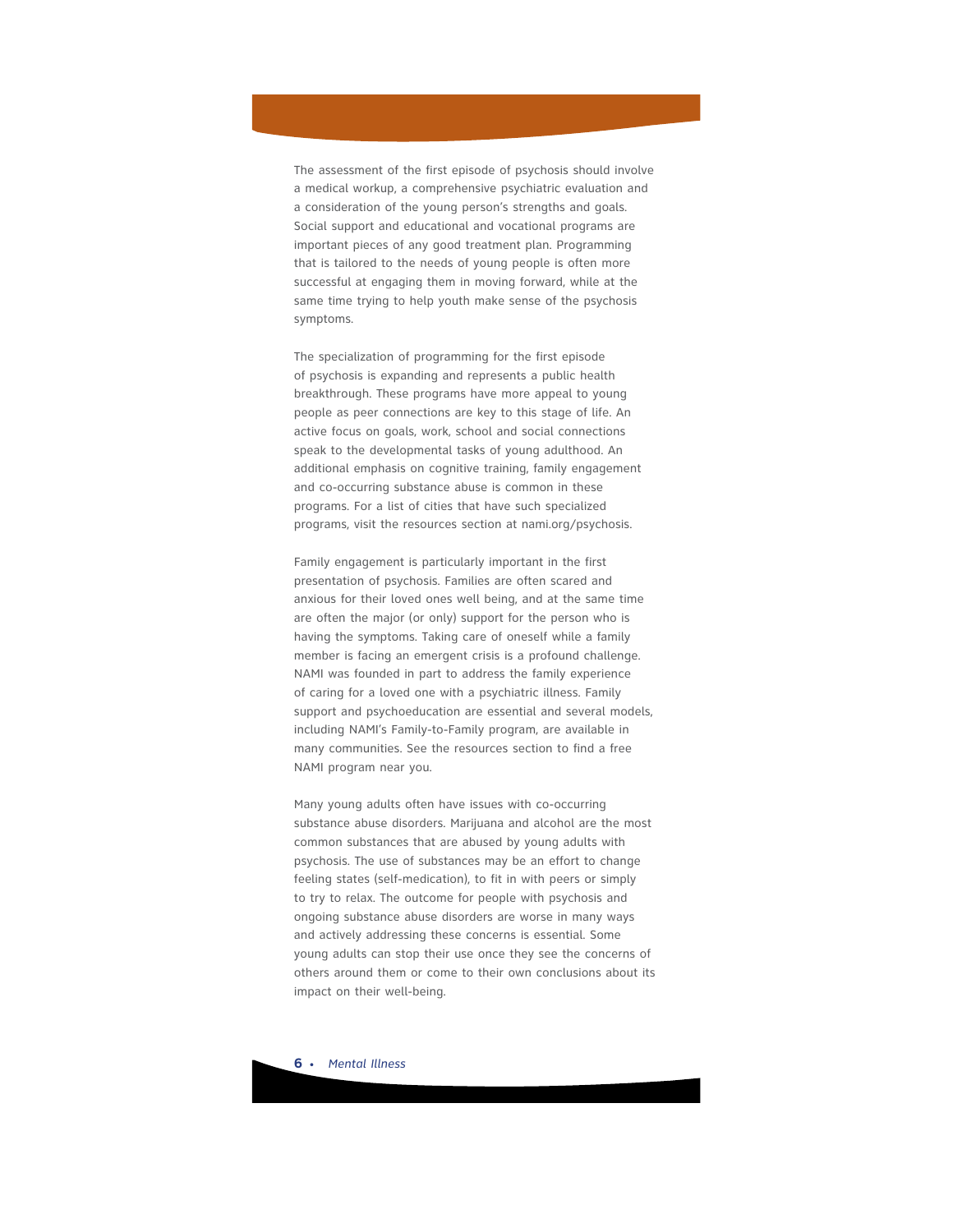# **Diagnosing a Mental Illness**

As with all types of illness, a doctor must be seen to provide a proper diagnosis. The doctor may perform a physical examination, an interview and lab tests. Unfortunately, an accurate mental health diagnosis cannot be identified through a simple blood test or brain scan. But these tests can help rule out other potential causes, such as a stroke or thyroid disease. If it is determined that the symptoms are not caused by any other illness, the doctor may recommend the individual sees a mental health professional such as a psychiatrist.

Getting a thorough medical workup is important to understanding the cause and diagnosis of psychosis and/or mental illness. It is important to rule out other medical causes as these have different treatment pathways. For example, some medical issues (like an infection or out-of-control diabetes) may worsen existing illnesses and responses to treatment. Health care providers need to take a good history and conduct exams and laboratory studies as needed.

One diagnostic approach health care providers may use to assess medical risk for brain-based symptoms such as psychosis, mania or depression is with the MINT, or Metabolic, Infectious, Neurologic, Traumatic model:

## **Metabolic**

- Has the person ingested drugs as above and has there been a toxicology screen performed?
- Has the person recently taken steroids or amphetamines? Is the person withdrawing from alcohol?

Here is what is known so far about certain substances and their relationship to psychosis:

## **Marijuana/Hash/THC/K2/Spice**

Marijuana is a hallucinogenic drug and may activate or trigger psychosis in vulnerable individuals. This risk correlates with earlier and more intensive use.

#### **Methamphetamine (including crystal meth):**

Amphetamine psychosis is an uncommon, but known, phenomenon of individuals who take "speed" or other stimulants, usually in excess, thus triggering a psychotic episode.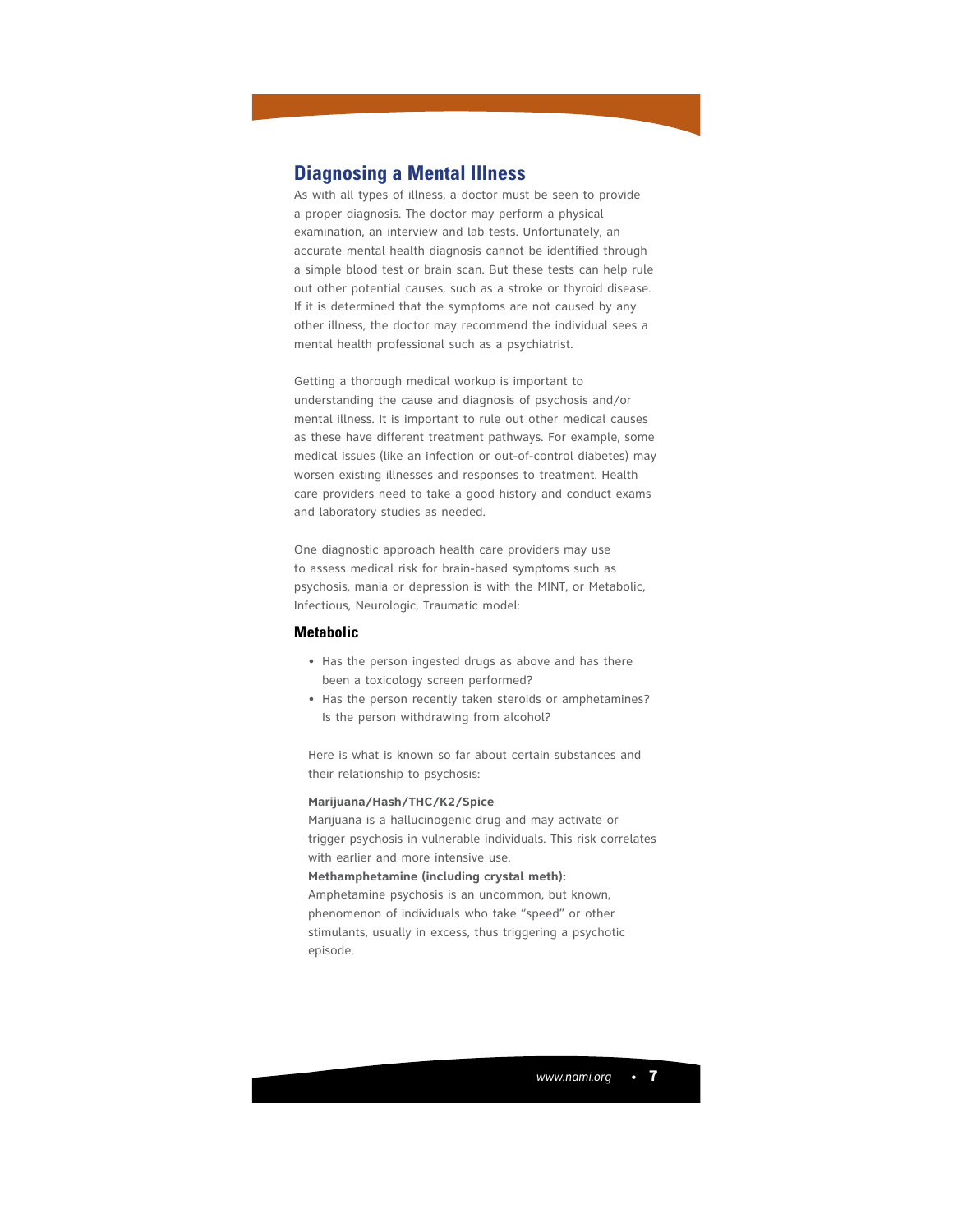**LSD/PCP/Psilocybin/Peyote/Mescaline:** These are classified as hallucinogenic drugs. **Ketamine ("Special K"):** An anesthetic that may produce psychosis. **Steroids:** Steroids are known to be "mood looseners" which can

activate mania or depression in vulnerable people. Steroids, in larger doses, also can produce psychosis.

- Is there a reversible medication effect?
- Has there recently been a medical intervention or surgical procedure?
- Are there other rare metabolic causes that can be identified (*e.g.,* porphyria or Wilson's disease)?
- For a person with an already existing psychosis, is there a metabolic condition (*e.g.,* poorly controlled diabetes or infection) that is making the condition worse?

## **Infectious**

• Is there any infectious process (e.g., Lyme disease or meningitis) that could be related to the psychosis?

There is ongoing research investigating other possible infectious causes such as toxoplasmosis.

## **Neurologic**

• Is there a neurologic condition that could be causing the symptoms?

An example of such a condition is temporal lobe epilepsy (TLE, also called partial complex seizures). This is a seizure in a part of the brain that involves perception, and hallucinations can result from the seizures, which do not cause a loss of consciousness. A history of a head injury is sometimes associated with TLE. TLE requires anti-seizure medications and places care on a different pathway than antipsychotic therapy.

An EEG (electroencephalogram) is a procedure that studies electrical activity in brain and will be needed for diagnosis.

• Does the person evidence any other neurologic symptoms such as headache? If so, evaluation for rare conditions, such as brain tumors, should be evaluated. A neuroimaging study like a CT scan or MRI may be undertaken to evaluate these possibilities.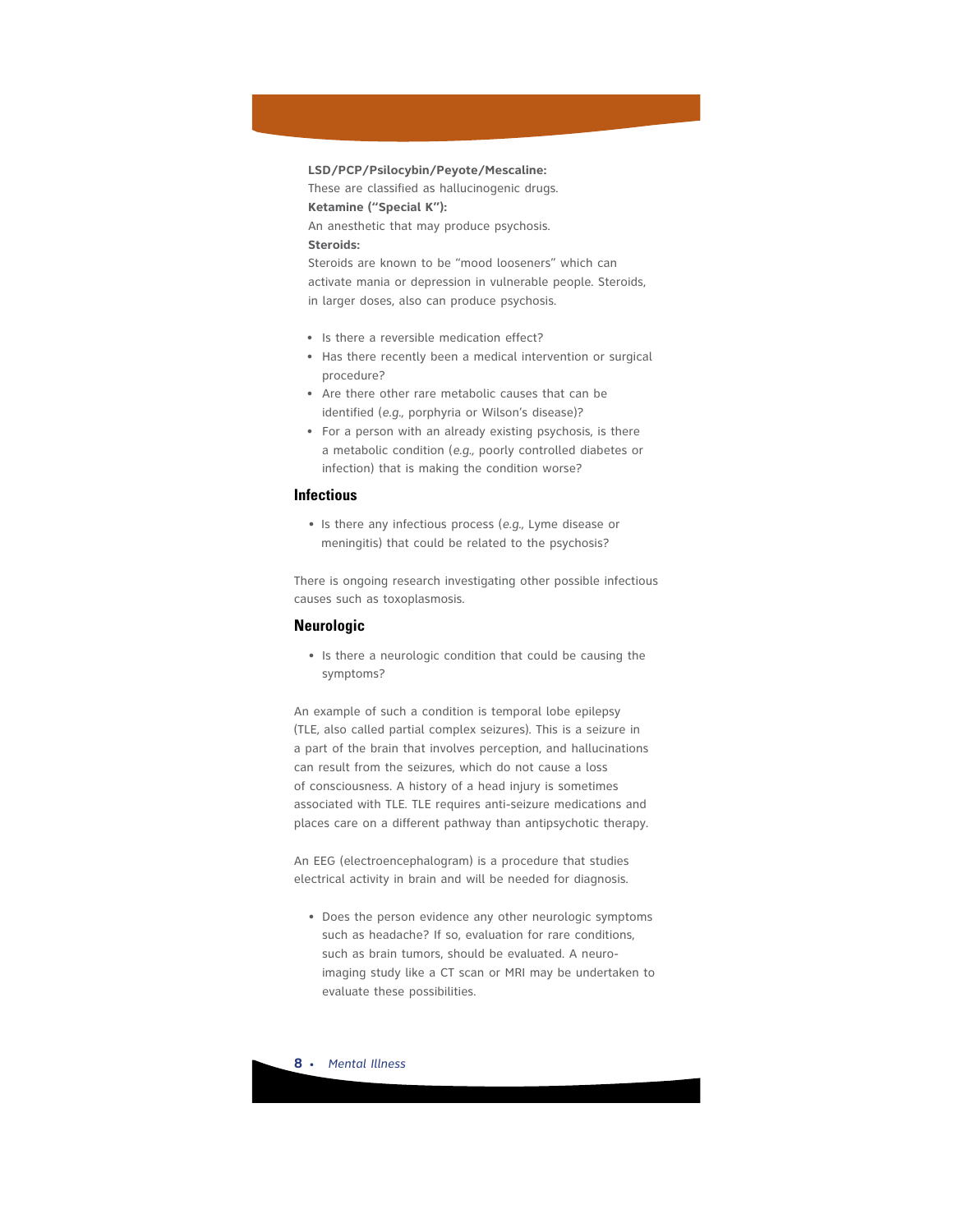## **Traumatic**

• Has there been a traumatic brain injury?

Understanding the history of head injuries and trauma is important to better appreciate the role of injury in the presentation. Traumatic brain injuries (TBI) can present with many different cognitive and emotional aspects including in rare cases psychosis.

If there are no medical causes for the symptoms then attention turns to understanding the psychiatric condition. Examples of such conditions follow below.

# **Frequently Diagnosed Mental Illnesses**

## **1. Schizophrenia**

Schizophrenia is a serious mental illness that affects 2.4 million American adults over the age of 18. Although it affects men and women with equal frequency, schizophrenia most often appears in men in their late teens or early twenties, while it often appears in women a few years later. The symptoms, strengths and course of the illness is unique for each person.

Interfering with a person's ability to think clearly, manage emotions, make decisions and relate to others, schizophrenia impairs a person's ability to function to their potential when it is not treated. Unfortunately, no single, simple course of treatment exists. Research has linked schizophrenia to many of possible causes, including aspects of brain chemistry and structure, as well as environmental causes. Environmental stressors and genetic risks are now thought to both contribute to this illness.

Because the illness may cause unusual, inappropriate and sometimes unpredictable and disorganized behavior, people who are not effectively treated are often shunned and the targets of social prejudice. The apparent erratic behavior is often caused by the delusions and hallucinations that are symptoms of schizophrenia. Along with medication (mainly antipsychotic medications), psychosocial rehabilitation and other community-based support can help those with schizophrenia go on to lead meaningful and satisfying lives. A lack of appropriate services devoted to individuals living with schizophrenia has left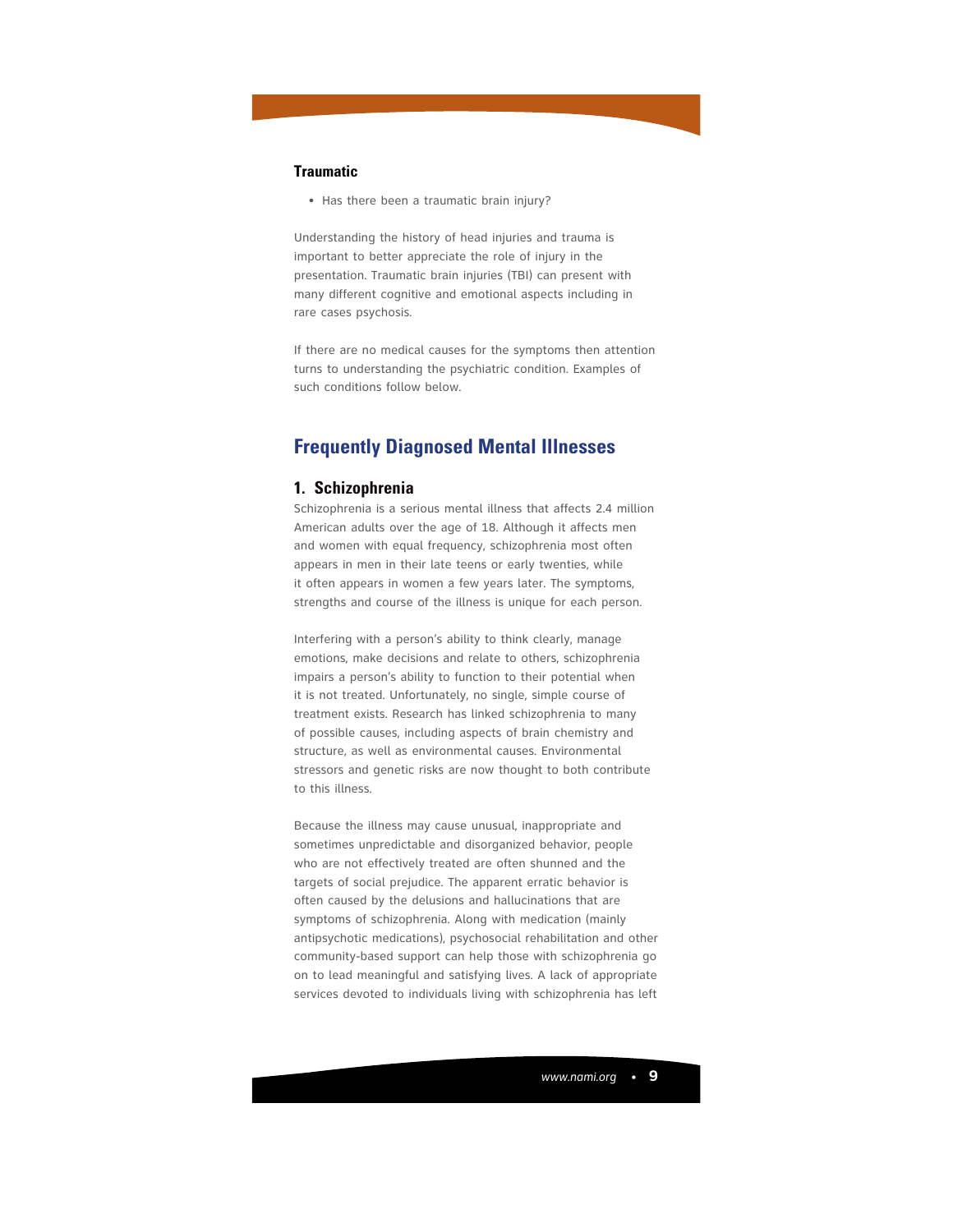many improperly placed in jails and prisons without the help they need.

Schizophrenia frequently co-occurs with a lack of insight into the illness (called anosognosia) and with substance abuse. Both of these complicate recovery efforts and require additional attention. The varying nature of each person living with schizophrenia means that recovery for every individual is different. Learn more at nami.org/schizophrenia.

## **2. Bipolar Disorder**

Bipolar disorder is a chronic illness with recurring episodes of mania and depression that can last from one day to several months. This illness causes unusual and dramatic shifts in mood, energy and the ability to think clearly. Cycles of high (manic) and low (depressive) moods may follow an irregular pattern that differs from the typical ups and downs experienced by most people. The symptoms of bipolar disorder can have a negative impact on a person's life. Damaged relationships or a decline in job or school performance are potential effects, but positive outcomes are possible. Attending to the risk of co-occurring substance abuse is important for people living with bipolar disorder.

Two main features characterize people who live with bipolar disorder: intensity and oscillation (ups and downs). People living with bipolar disorder often experience two intense emotional states. These two states are known as mania and depression. A manic state can be identified by feelings of extreme irritability and/or euphoria, along with several other symptoms during the same week such as agitation, surges of energy, reduced need for sleep, talkativeness, pleasure-seeking and increased risk-taking behavior. On the other side, when an individual experiences symptoms of depression, they feel extremely sad, hopeless, lethargic and may have suicidal thoughts. Not everyone's symptoms are the same and the pattern and severity of mania and depression can vary. Learning how to manage bipolar disorder is important and possible.

More than 10 million Americans have bipolar disorder. Although the illness can occur at any point in life, more than one-half of all cases begin between ages 15-25. Bipolar disorder affects men and women equally. Visit nami.org/bipolar to learn more.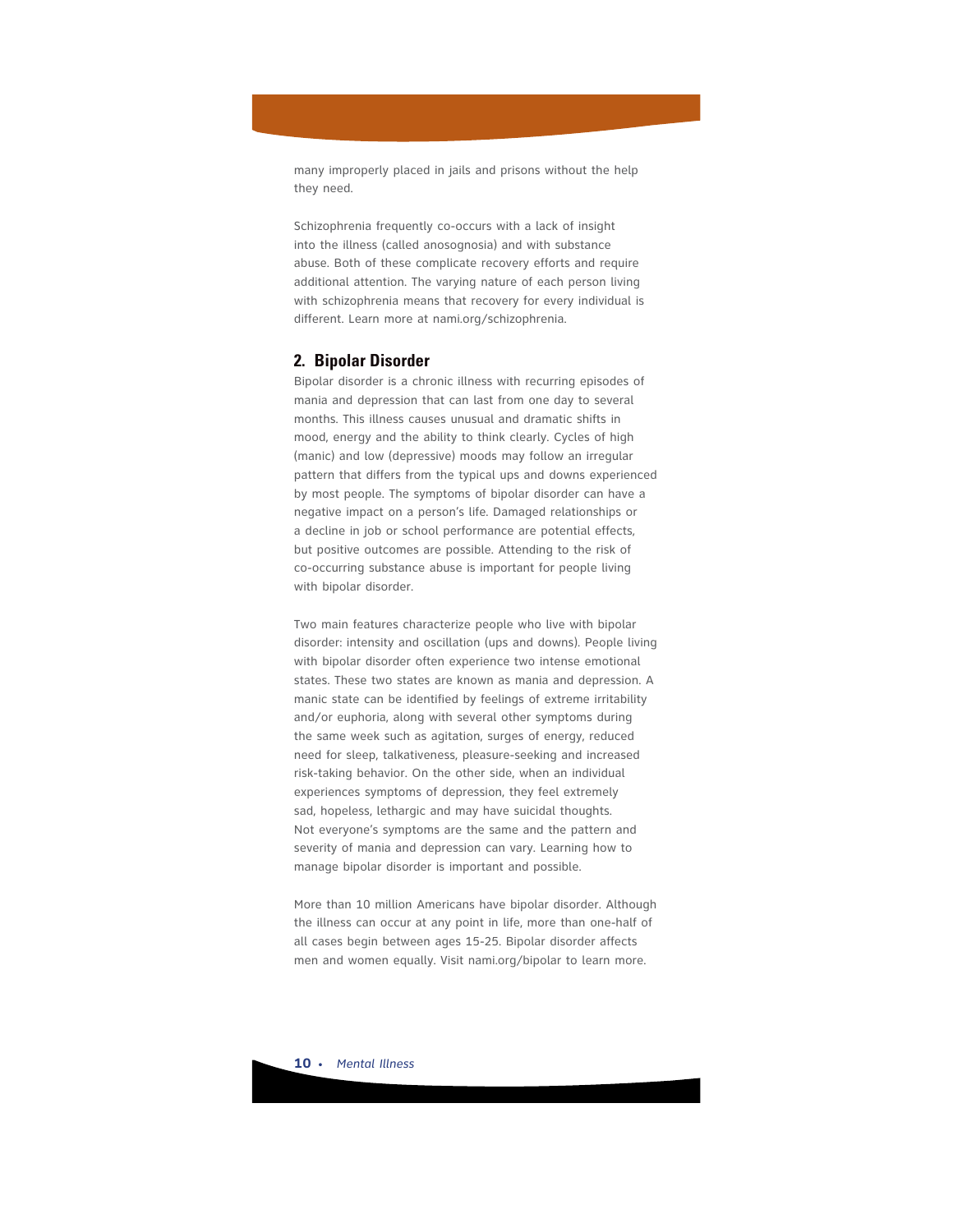## **3. Depression**

Major depression is a mood state that goes well beyond temporarily feeling sad or blue. It is a serious medical illness that affects one's thoughts, feelings, behavior, mood and physical health for more than two weeks. Depression is often a life-long condition in which periods of wellness alternate with recurrences of illness.

Each year depression affects 5-8 percent of adults in the United States. This means that about 25 million Americans will have an episode of major depression this year alone. Depression occurs 70 percent more frequently in women than in men for reasons that are not fully understood. Without treatment, the frequency and severity of these symptoms tend to increase over time.

Major depression is also known as clinical depression, major depressive illness and unipolar mood disorder. It involves some combination of the following symptoms: depressed mood (sadness), poor concentration, insomnia, fatigue, appetite disturbances, excessive guilt or hopelessness and thoughts of suicide. Left untreated, depression can lead to serious impairment in daily functioning and even suicide, which is the 10th-leading cause of death in the U.S.

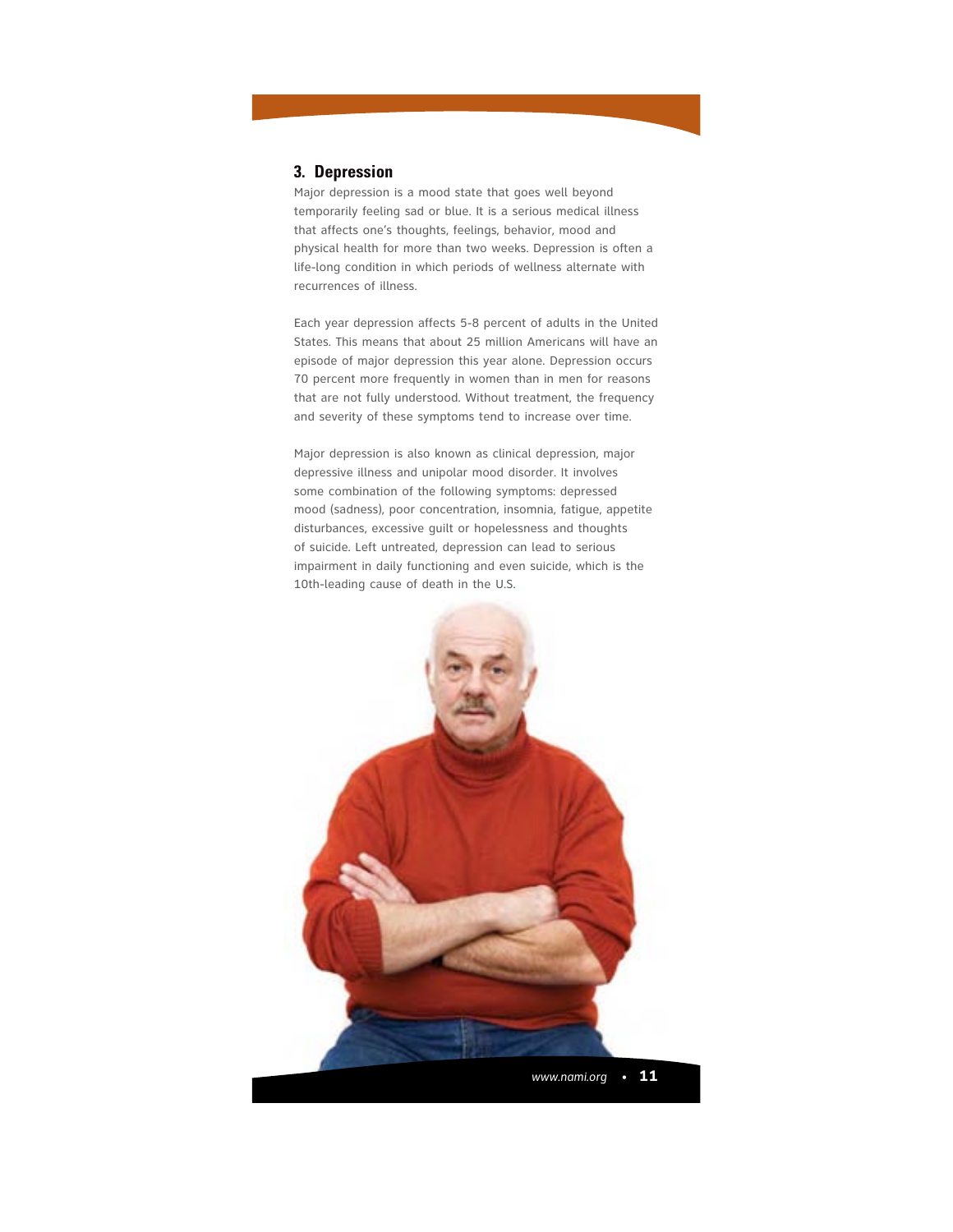Researchers believe that more than one-half of people who die by suicide are experiencing depression. As devastating as this disease may be, it is treatable in most people. The availability of effective treatments (medications and counseling) and a better understanding of the biological basis for depression may lessen the barriers that can prevent early detection, accurate diagnosis and the decision to seek medical treatment. For more on depression, visit nami.org/depression.

## **4. Obsessive-compulsive Disorder (OCD)**

Obsessions are intrusive, irrational thoughts—unwanted ideas or impulses that repeatedly well up in a person's mind. Again and again, the person experiences disturbing thoughts, such as "my hands must be contaminated; I must wash them" or "I am going to injure my child." On one level, the individual knows these obsessive thoughts are irrational. But on another level, he or she fears these thoughts might be true. Trying to avoid such thoughts creates great anxiety.

Compulsions are repetitive rituals such as hand-washing, counting, checking, hoarding or arranging. An individual repeats these actions, perhaps feeling momentary relief, but without feeling satisfaction or a sense of completion. People with OCD feel they must perform these compulsive rituals or something bad will happen.

Many people at one time or another experience recurrent thoughts or driven behaviors. Obsessive-compulsive disorder occurs when an individual experiences obsessions and compulsions for more than an hour each day, in a way that interferes with his or her life. OCD is often described as "a disease of doubt." People experience "pathological doubt" because they are unable to distinguish between what is possible, what is probable and what is unlikely to happen. Effective treatments are available for OCD that include medications and behavioral therapy. Learn more at nami.org/OCD.

## **5. Posttraumatic Stress Disorder (PTSD)**

PTSD can affect many different people, from survivors of rape and survivors of natural disasters to military service men and women. Roughly 10 percent of women and 5 percent of men are diagnosed with PTSD in their lifetimes, and many others will experience some adverse effects from trauma at some point in their lives. According to the National institute of Mental Health,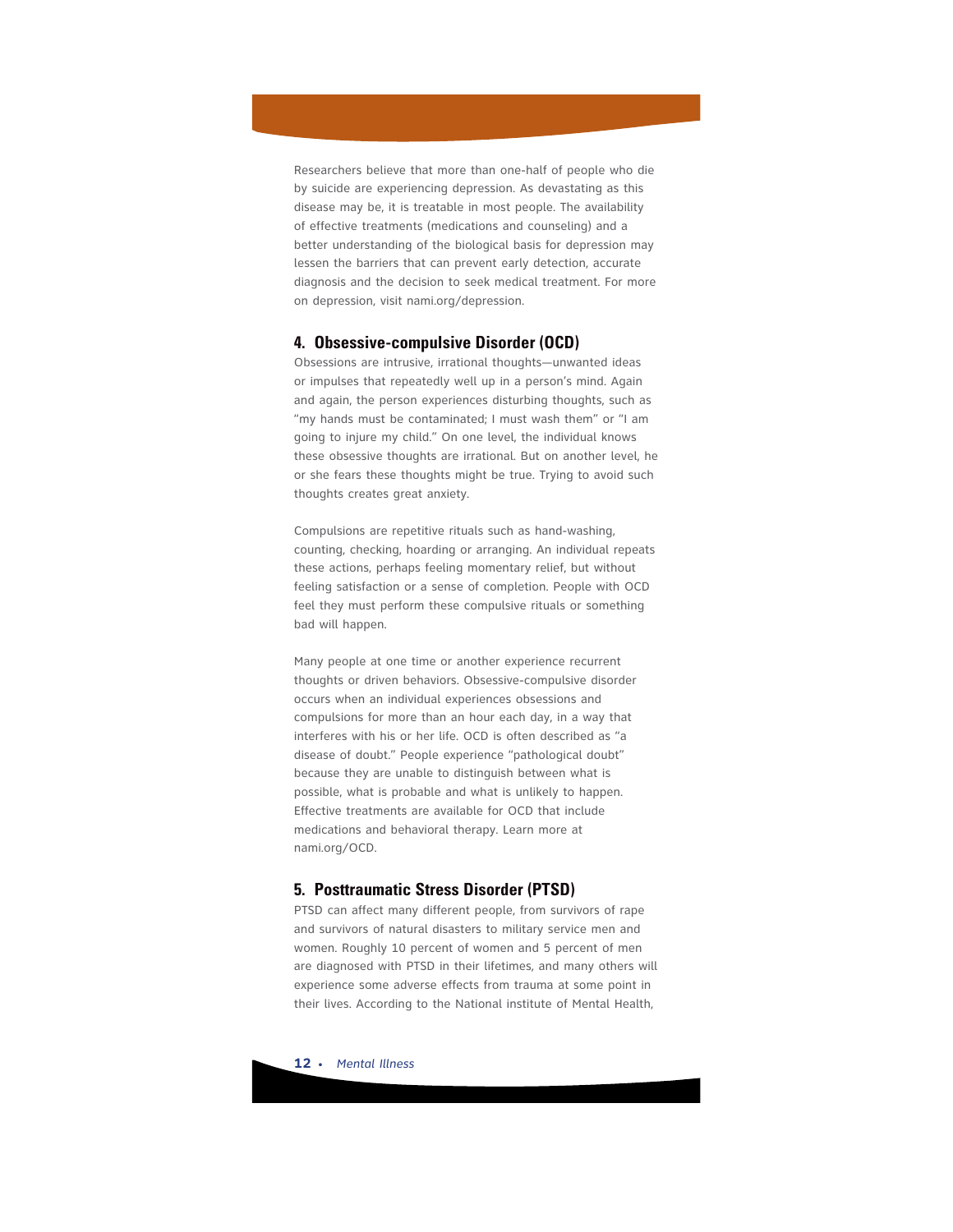about one in 30 adults in the U.S. experiences from PTSD in a given year—and that risk is much higher in veterans of war.

Some symptoms of PTSD include recurrent nightmares or flashbacks, physical reactions to triggers that symbolize or resemble the event, avoidance of activities, places or people that remind the person of the trauma, feelings of detachment or estrangement from others, difficulty falling asleep or staying asleep and exaggerated startle response, among others.

The role of psychological trauma in human experience and in informing mental illness care has gained momentum in the past decades. PTSD is increasingly thought to be a normal variation of human response to an extreme threat to one's safety. Visit nami.org/ptsd to learn more.

# **6. Attention-deficit Disorder (ADD) and Attentiondeficit Hyperactivity Disorder (ADHD)**

Attention-deficit hyperactivity disorder (ADHD) is a condition characterized by inattention, hyperactivity and impulsivity. The most commonly diagnosed behavior disorder in young people, the Center for Disease Control and Prevention (CDC) reports that ADHD affects an estimated 9 percent of children aged 3-17 and 2-4 percent of adults.

Although ADHD has its onset and is usually diagnosed in childhood, it is not a disorder limited to children—ADHD often persists into adolescence and adulthood and is frequently not diagnosed until later years.

There are actually thought to be three different types of ADHD, each with different symptoms: predominantly inattentive, predominantly hyperactive/impulsive and a combination of the two.

Those living with the predominantly inattentive type often:

- Fail to pay close attention to details or make careless mistakes in schoolwork, work or other activities.
- Have difficulty sustaining attention to tasks or leisure activities.
- Do not seem to listen when spoken to directly.
- Do not follow through on instructions and fail to finish schoolwork, chores or duties in the workplace.
- Have difficulty organizing tasks and activities.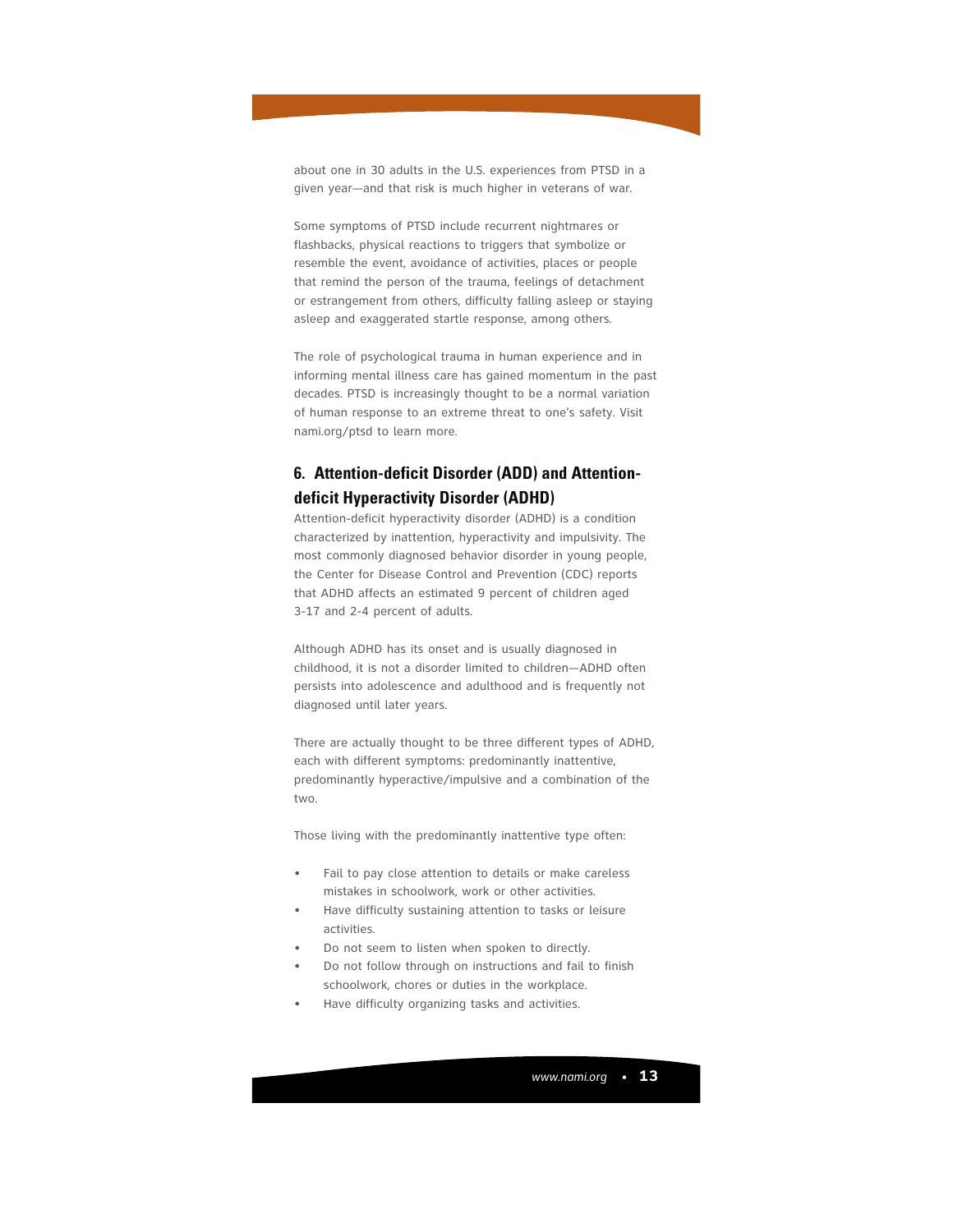- Avoid, dislike or are reluctant to engage in tasks that require sustained mental effort.
- Lose things necessary for tasks or activities.
- Are easily distracted by extraneous stimuli and are forgetful in daily activities.

Those living with the predominantly hyperactive/impulsive type often:

- Fidget with their hands or feet or squirm in their seat.
- Leave their seat in situations in which remaining seated is expected.
- Move excessively or feel restless during situations in which such behavior is inappropriate.
- Have difficulty engaging in leisure activities quietly.
- Are "on the go" or act as if "driven by a motor."
- Talk excessively.
- Blurt out answers before questions have been completed.
- Have difficulty awaiting their turn.
- Interrupt or intrude on others.

Those living with the combined type, the most common type of ADHD, have a combination of the inattentive and hyperactive/ impulsive symptoms.

To learn more about ADHD, visit nami.org/ADHD.

## **7. Borderline Personality Disorder (BPD)**

BPD is characterized by pervasive instability in moods, interpersonal relationships, self-image and behavior. It is a disorder of emotional dysregulation. This instability often disrupts family and work, long-term planning and the individual's sense of self-identity. While less well known than schizophrenia or bipolar disorder, BPD is common (estimates range from 2-5 percent) and important to understand.

The disorder, characterized by intense and dysregulated emotions, self-harming acts and stormy interpersonal relationships, was officially recognized in 1980. Learning how to manage dysregulated emotions is essential, but there is an inadequate professional workforce for the extended psychosocial treatments that BPD usually requires. There has been much progress and success in the past 25 years in the understanding of and specialized treatment for BPD. To learn more, visit nami.org/bpd.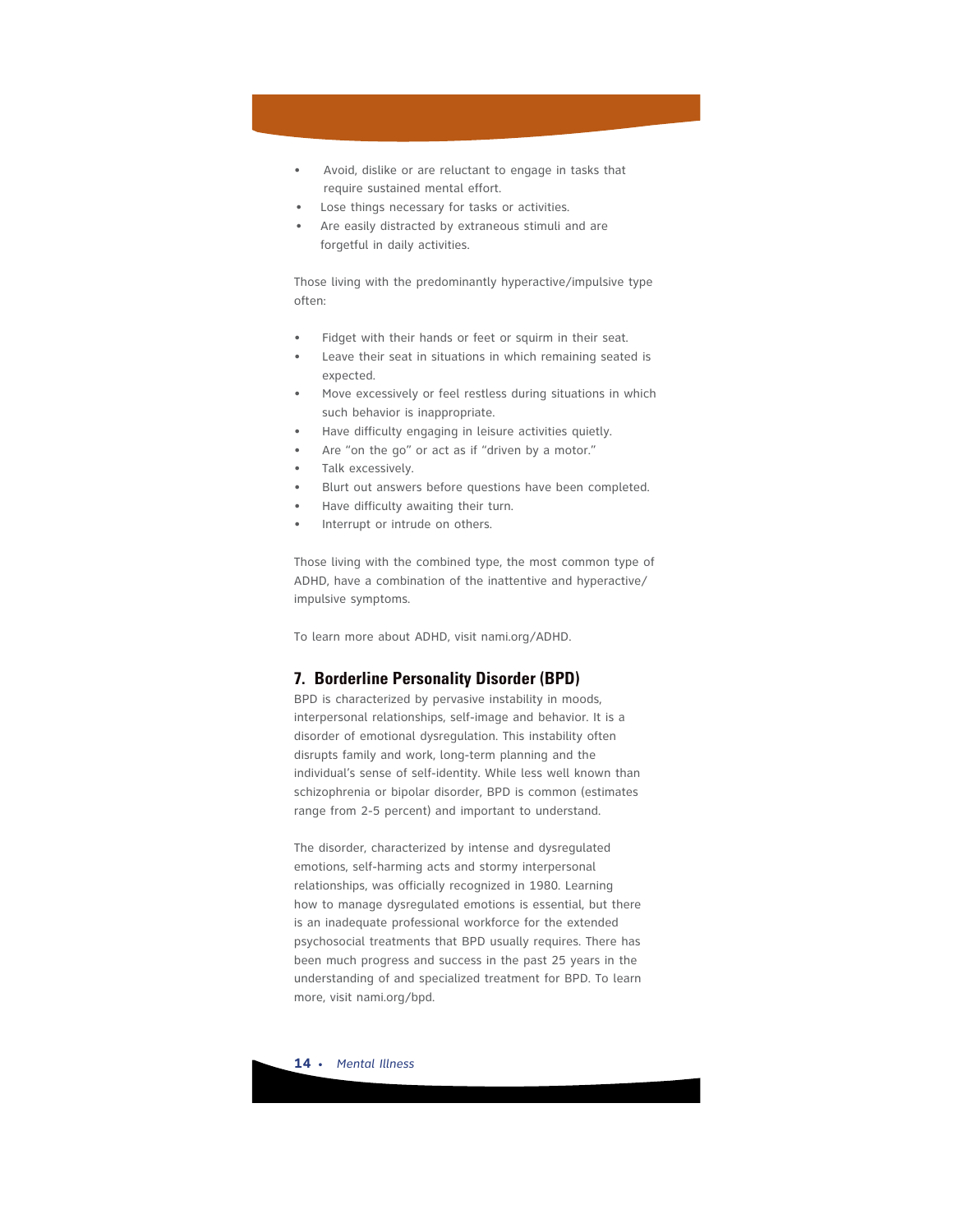## **8. Other Illnesses**

There are many resources online at nami.org for other mental illnesses such as schizo-affective disorder, eating disorders, Dissociative Identity Disorder and anxiety. Please visit nami.org to learn more about these illnesses, as well as the ones listed above.

## **Treatment**

Because mental illnesses are typically persistent illnesses, continuous maintenance to help prevent the reemergence of symptoms is recommended. The management of the illness should include attention to lifestyle, stress management, supports and also medication options. There is no one approach. It is essential to put together a care plan with elements specific to individual needs. If mental illnesses are left untreated, the symptoms can become more pronounced. Recognition and diagnosis of any condition in its earliest stages is important so that one can receive effective treatment. Effective treatment plans usually include medication, psychotherapy, education, self-management strategies and external supports such as family, friends and formal support groups. Combining these elements and revising the treatment plan based on assessment of an individual's response is the best means of preventing relapse and reducing the severity of symptoms.

## **Medications**

Not everyone responds to medications in the same way. Several classes of medications are now available, those that help psychosis (antipsychotics), depression (antidepressants), anxiety symptoms (anti-anxiety medications) and mood instability (mood stabilizers and others). While they are usually effective, they also have side effects that will need to be monitored and minimized. Often, multiple types of medication must be assessed in order to find the one, or ones, that are the most effective for an individual. Information on medications can change. For the most up-to-date information, visit www.fda.gov.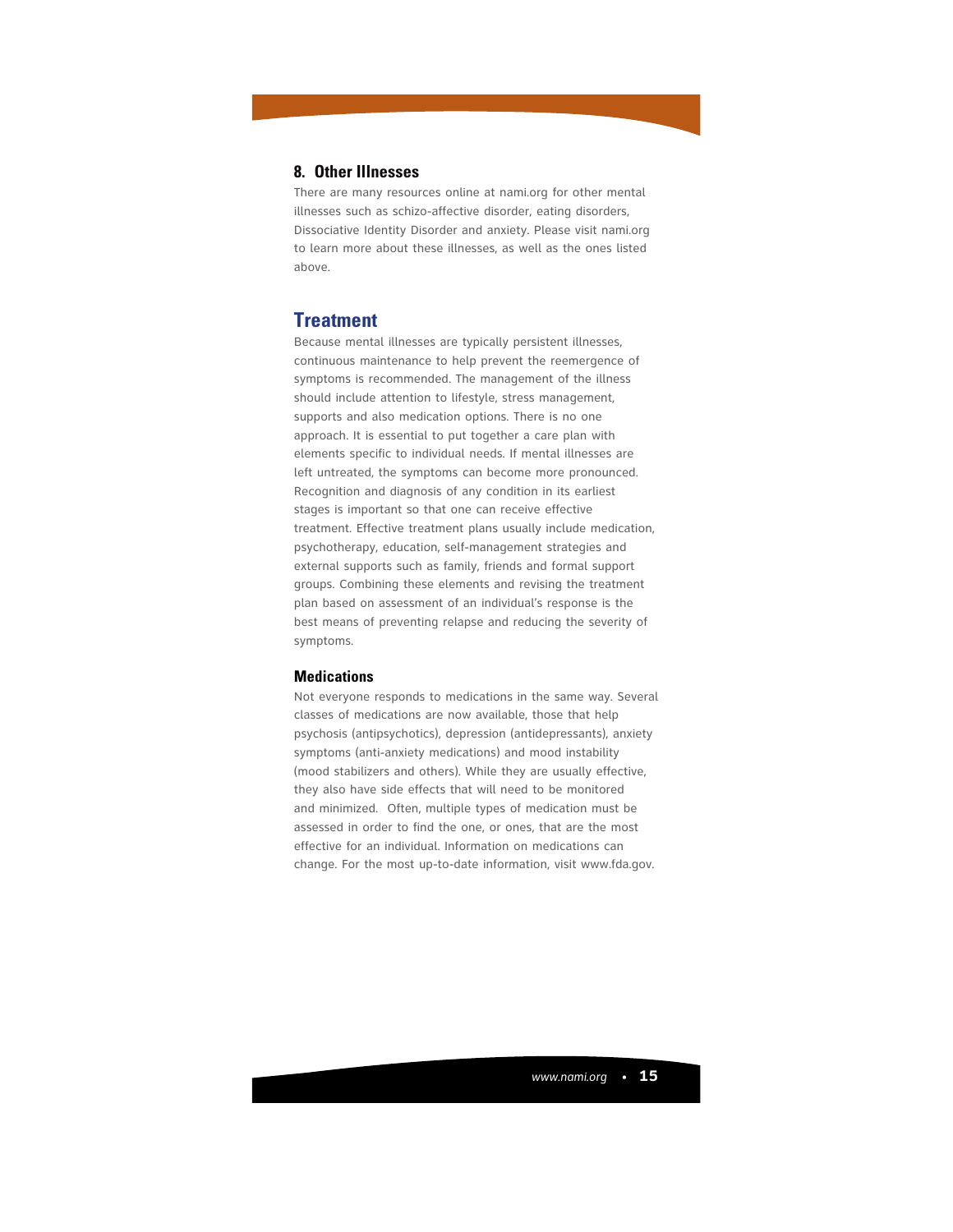## **Psychotherapy**

While medication is often one key element in successful treatment of mental illness, psychotherapy, support groups and knowledge about the illness are also essential components of the treatment process. The most useful psychotherapies generally focus on understanding the illness (psychoeducation), and on learning how to cope and change ineffective patterns of thinking. One popular type of psychotherapy used for changing these ineffective patterns is cognitive behavioral therapy (CBT).

Cognition, the ability to think and to use higher brain functions, is often compromised when symptoms of mental illness are present. A new mode of treatment called cognitive remediation, (one approach is cognitive enhancement therapy, or CET) has been shown to be effective for people living with psychosis. CET uses computer and group work to build learning pathways as well as social interaction. CET can be found through some mental health centers or providers (cognitiveenhancementtherapy.com).

#### **Other Treatment Interventions**

## **Electroconvulsive Therapy (ECT) and Transcranial Magnetic Stimulation (TMS)**

For severely symptomatic people with depression and psychosis where medication and psychotherapy do not work, ECT may be useful. ECT involves the use of short electrical impulses transmitted into the brain. Although ECT is a highly effective treatment for severe depression, manic, or mixed episodes, it is not usually the first choice in providing treatment. ECT still produces some side effects, including some memory loss, which may be longlasting, but may be a lifesaving treatment for the right people. Interest is growing in TMS, which may be an alterative intervention for some individuals with treatment resistant depression and appears to have many fewer side effects.

#### **Complementary and Alternative Medicine (CAM)**

CAM refers to alternative forms of medicine that are not considered part of conventional (Western) medicine. In recent years, CAM has become increasingly popular, but no CAM strategy has won FDA approval. While there is still limited data showing support for many CAM practices and some inconsistency in results, there studies which support the usefulness of CAM strategies that are considered to have minimal if any adverse effects. Some examples of CAM include taking omega-3 fatty acids (fish oil), practicing yoga and/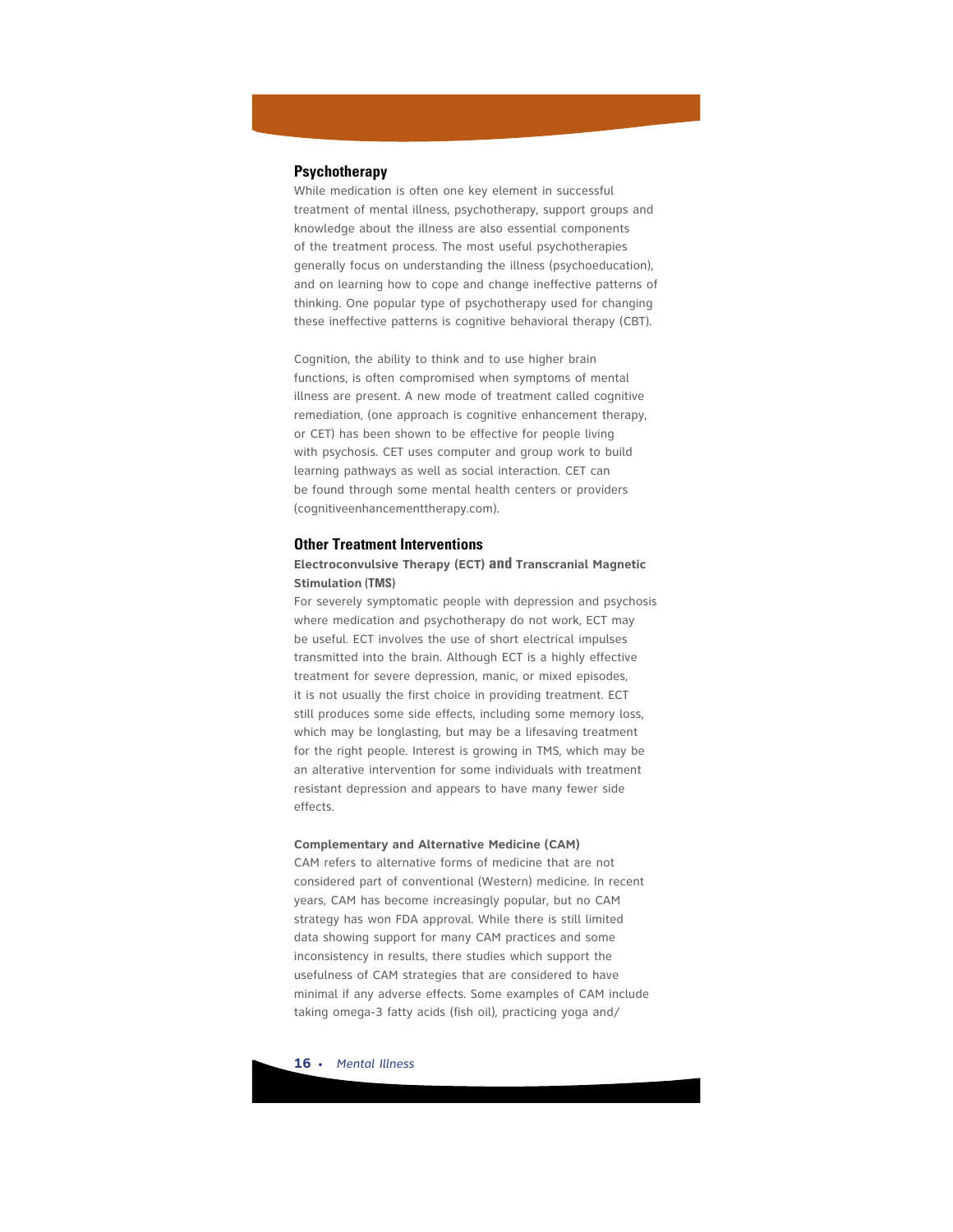or meditation and other supplemental treatments to promote recovery.

Visit the treatment section at nami.org for a full look at the spectrum of treatment approaches.

## **Special Populations**

## **Women**

Women living with a mental illness who are pregnant or may become pregnant also face many challenges. The mood stabilizing medications used today can hurt a developing fetus or nursing infant. However, stopping medications, suddenly or gradually, greatly increases the risk that mental health symptoms will recur during pregnancy. A careful risk benefit assessment should be conducted in collaboration with a health care provider in this circumstance.

## **Children and Teens**

Appropriate treatment for children must typically include psychotherapy that involves the parents. When the child is a preschooler, therapists often need to work directly with the parents. As the child becomes older, work can be done directly with the child while integrating the family. Appropriate psychotherapeutic treatment will often include individual, family and group therapy. The use of medication in children and teens requires careful assessment of the growing but limited research literature and a full discussion of the risks and benefits of treatment options.

## **Cultural Groups**

African Americans, Latinos and other cultural groups are more prone to misdiagnosis, likely due to differing cultural or religious beliefs or language barriers with caregivers. For anyone who has received a diagnosis of a mental illness, it is important to look for a health care professional who understands a person's cultural background and shares the same expectations for treatment. NAMI advocates for services that are culturally competent.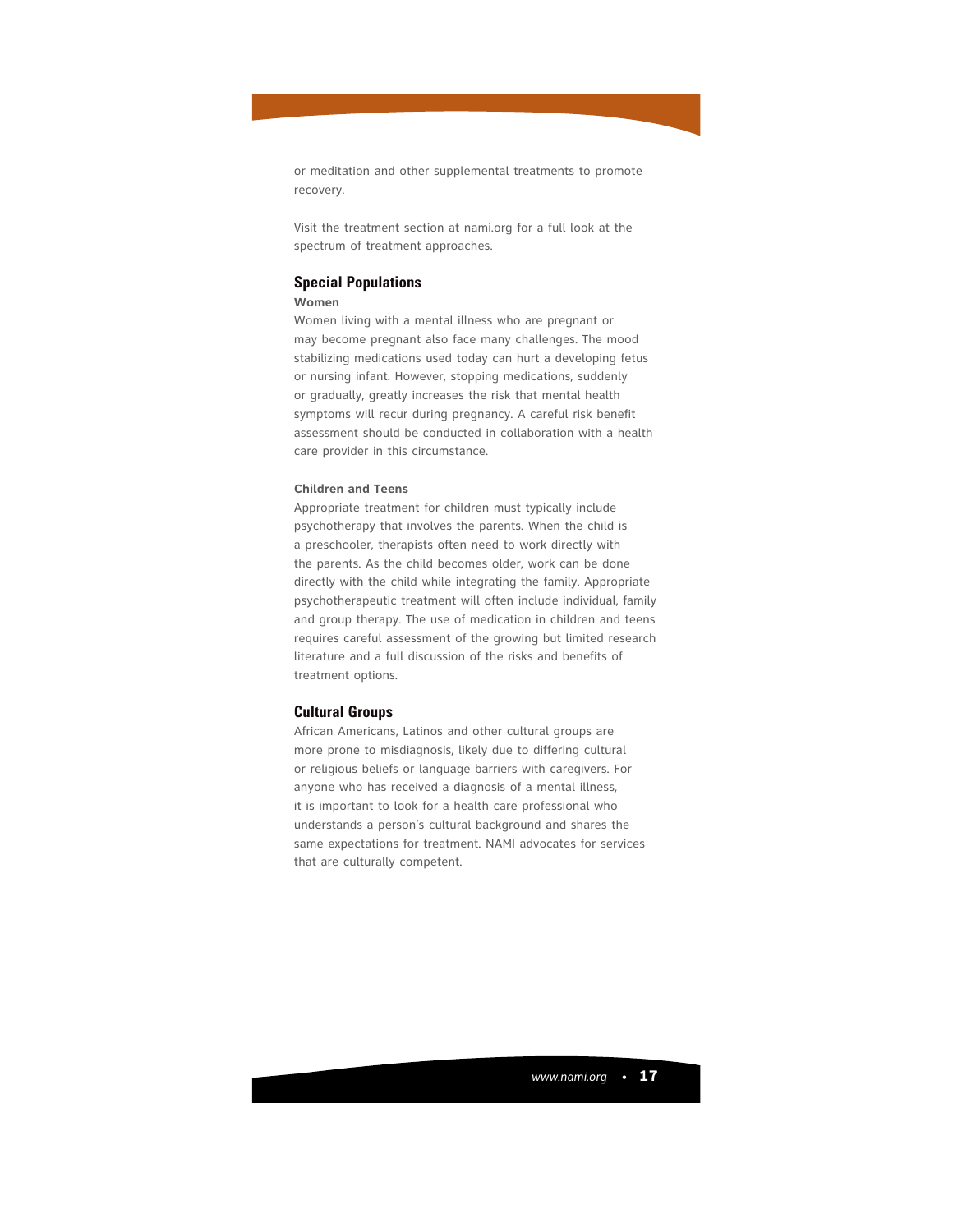# **Recovery: A Journey**

Although recovery may not mean returning to exactly the same life before the onset of a mental illness, with effective medication and a wide range of services tailored to their needs, most people who live with mental illness can significantly reduce the impact of their illness and live satisfying lives. It is important to develop expertise in managing the illness process. The recovery journey is unique for each individual. There are several definitions of recovery; some grounded in medical and clinical values, some grounded in context of community and some in successful living. One of the most important principles is this: recovery is a process, not an event. The uniqueness and individual nature of recovery must be honored. When people become more familiar with their illness, recognizing unique patterns of behavior and symptoms comes with more ease. When they see these signs and seek effective and timely care, they can often prevent relapses. However, treatment must be continuous for most people.

## **Coping Strategies**

Leading a balanced lifestyle can help make living with mental illness more manageable. The strategies below are suggestions from real people who have had success in managing their illness.

## **Become an Expert**

There are many excellent sources of information on mental illness, including nami.org. Learn as much as possible about medications, keep up with current research and treatment options, attend local conferences and network with other people at meetings and support groups. Build a personal library of useful websites and helpful books. Consider becoming a peer leader.

## **Recognize Early Symptoms**

Learning a pattern of symptom development is key. Identifying certain stressors, times of year or other factors that trigger symptoms may help identify an emerging episode. This can prompt more aggressive intervention to prevent the worsening of symptoms.

## **Engage in Treatment**

The relationship with a health care provider is fundamental to the successful management of any mental illness. To be partners, both must develop a trust and a strong line of communication. Providing the information a health care provider needs to aid recovery, including complete and honest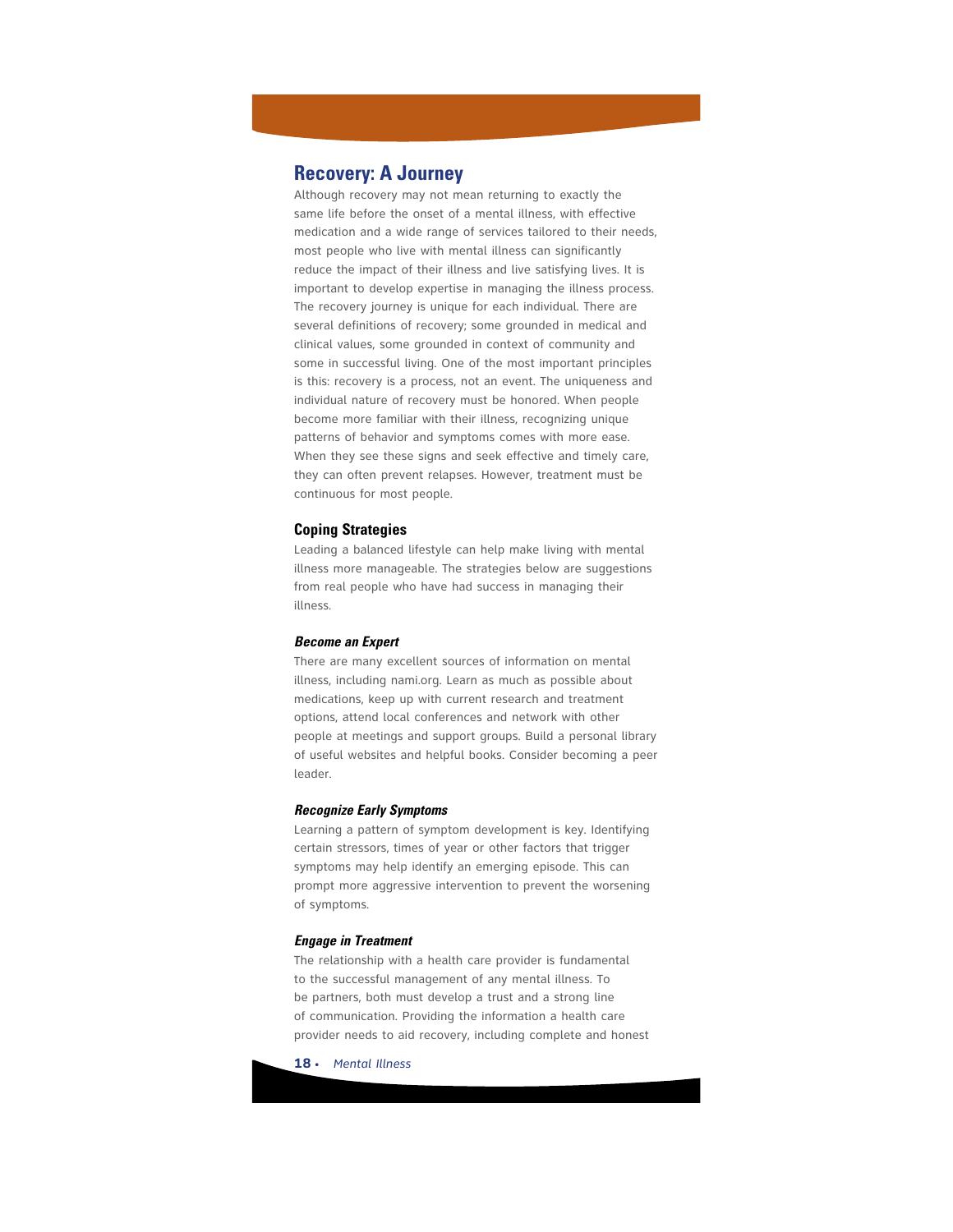reports about reactions to medications, improving or worsening symptoms and anything that could trigger stress, is critical to finding the best outcomes.

## **Develop a Plan**

To reduce uncertainty and stress, know what to do in a crisis. Although it might be challenging to discuss mental illness, loved ones, friends and health care providers all play key roles in a person's recovery process. Most communities have a crisis hotline or emergency walk-in centers, so know where they are and how to access them.

### **Find Support**

Emotional support from others living with mental illness is an important part of recovery. It is helpful to share thoughts, fears and questions with others who have the same illness. For more on NAMI's free support and education programs, see the resources section. Online message boards and groups found through social networking sites are good resources for connecting with others, too.

#### **Avoid Alcohol and Substances**

Drugs and alcohol disturb an already delicate emotional balance and can also interact dangerously with medications. Both depression and mania make these drugs appear to be attractive options to "slow down" or "perk up," but the potential damage will block the road to recovery.

## **Get Healthy**

Maintain a well-balanced diet and engage in regular exercise and relaxation. This helps produce positive mental and physical health benefits. Try to incorporate low-key activities like meditation, yoga or Tai Chi into daily life to help alleviate stress and achieve balance. Medication side effects can be important to address. For more information visit nami.org/heartsandminds.

#### **Get Involved**

If paid employment or returning to school are not options at this time, volunteer work can enrich a person's life, teach useful skills and help create a sense of purpose and structure. Learning a new skill or hobby, particularly a creative one, can offer constructive alone time to help balance out a busy life. Engaging in the community—and becoming a peer resource for others —is another way people can get involved with the world around them. The advocacy and teaching of people who have "been there" have moved mountains. Consider being part of the movement to improve care.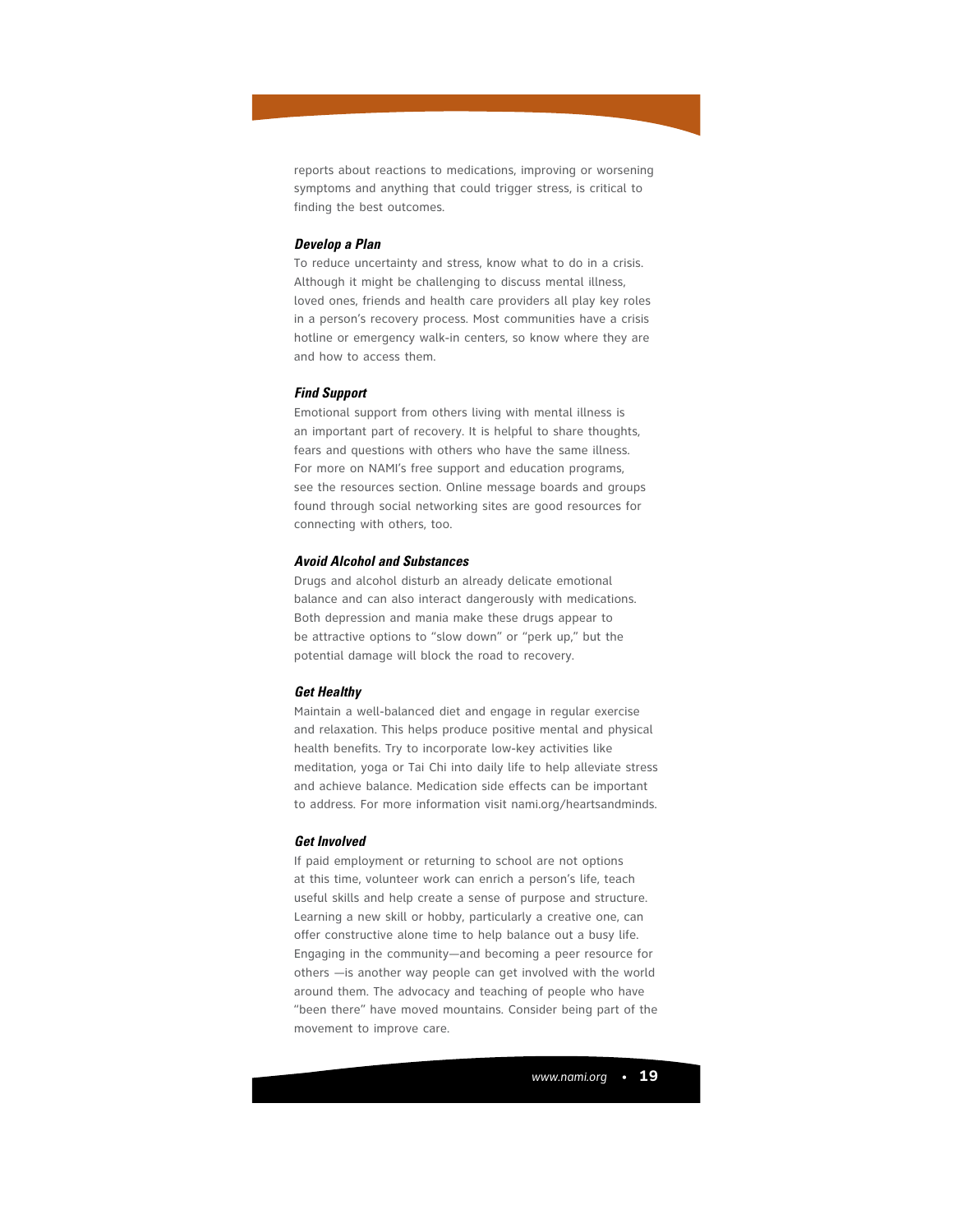## **Resources**

**Boston University's Center for Psychiatric Rehabilitation** www.bu.edu/cpr

**Mary Ellen Copeland/Wellness Recovery Action Program (WRAP)** www.mentalhealthrecovery.com

**National Center for Complementary and Alternative Medicine (NCCAM)** www.nccam.nih.gov

**National Institute of Mental Health (NIMH)** www.nimh.nih.gov

**www.nami.org** features the latest information on mental illnesses, medication and treatment and resources for support and advocacy. Other features include online discussion groups and fact sheets.

**StrengthofUs.org** is an online social community for teens and young adults living with mental illness, is a place where they can connect while learning about services, supports and handling the unique challenges and opportunities of transitionage years.

**The NAMI Information HelpLine** receives more than 5,000 requests each month from individuals needing support, referral and information. More than 60 fact sheets on a variety of topics are available along with referrals to NAMI's network of NAMI Affiliates in communities across the country. www.nami.org/helpline • (800) 950-NAMI (6264)

**NAMI Hearts & Minds** is an online, interactive wellness educational initiative intended to promote quality of life and recovery for individuals who live with mental illness. Focuses include exercise, nutrition and smoking cessation. www.nami.org/heartsandminds

**NAMI Peer-to-Peer** is a free, 10-week education course on the topic of recovery for any person living with a serious mental illness. Led by mentors who themselves have achieved recovery, the course provides participants comprehensive information and teaches strategies for personal and interpersonal awareness, coping skills and self-care. www.nami.org/peertopeer

**NAMI Family-to-Family** is a free, 12-week course for family caregivers of adults living with mental illness. An evidencebased practice taught by trained NAMI family members who have relatives living with mental illness, the course provides caregivers with communication and problem-solving techniques, coping mechanisms and the self-care skills needed to deal with their loved ones and the impact on the family. Also available in Spanish. www.nami.org/familytofamily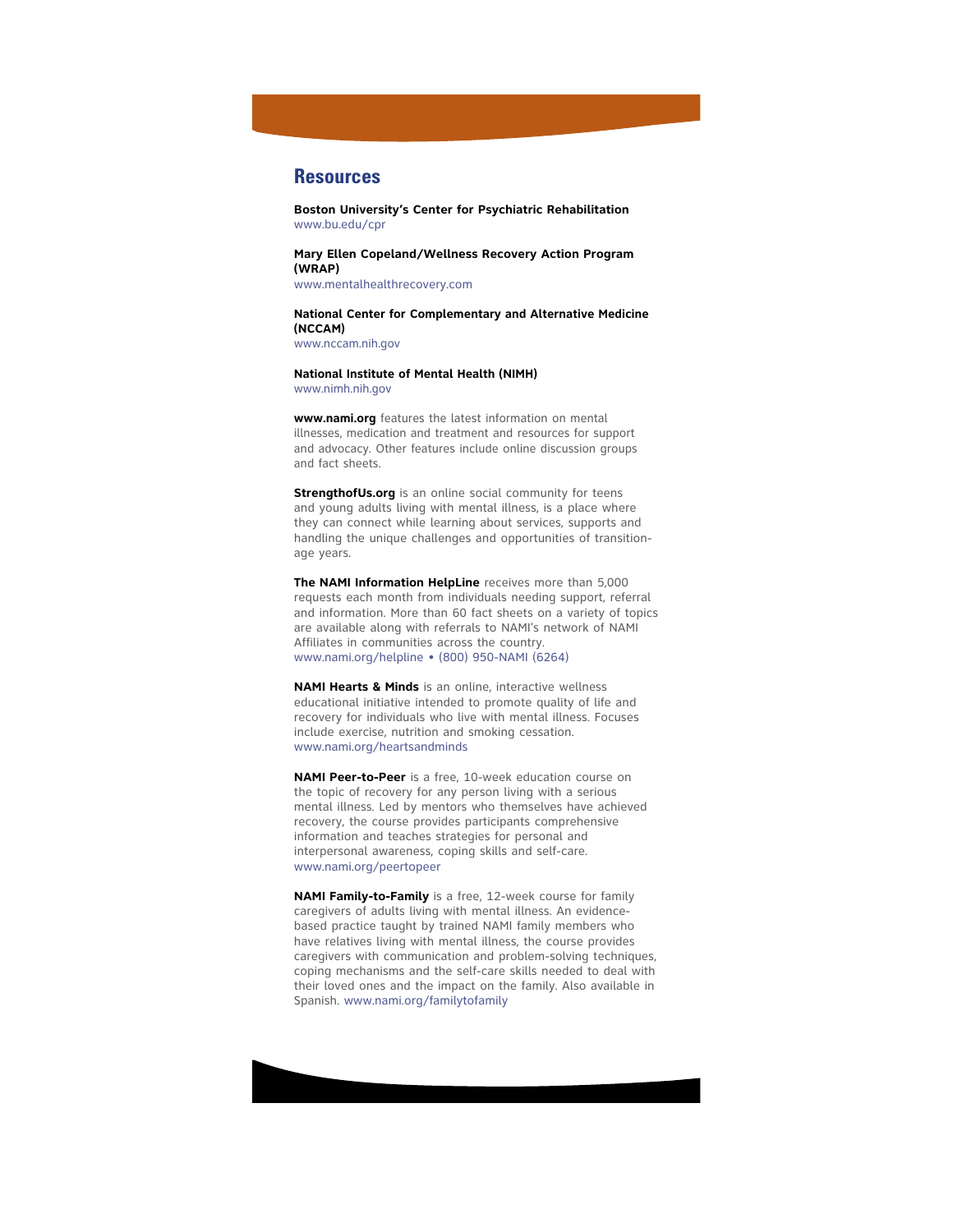**NAMI In Our Own Voice** is a public education presentation. It enriches the audiences' understanding of how the more than 58 million Americans contending with mental illness cope while also reclaiming rich and meaningful lives. Presented by two trained speakers who themselves live with mental illness, the presentation includes a brief video and personal testimonials, last 60-90 minutes and is offered free of charge. www.nami.org/ioov

**NAMI Connection** is a recovery support group for adults living with mental illness regardless of their diagnosis. Every group is offered free of charge and meets weekly for 90 minutes. NAMI Connection offers a casual and relaxed approach to sharing the challenges and successes of coping with mental illness. The groups are led by trained individuals who are in recovery people who understand the challenges others living with mental illness face. www.nami.org/connection

**NAMI Basics** is a free, educational program for parents and other primary caregivers of children and adolescents living with mental illness. The course is presented in six different classes, provides learning and practical insights for families and is taught by trained parents and caregivers who have lived similar experiences with their own children. www.nami.org/basics